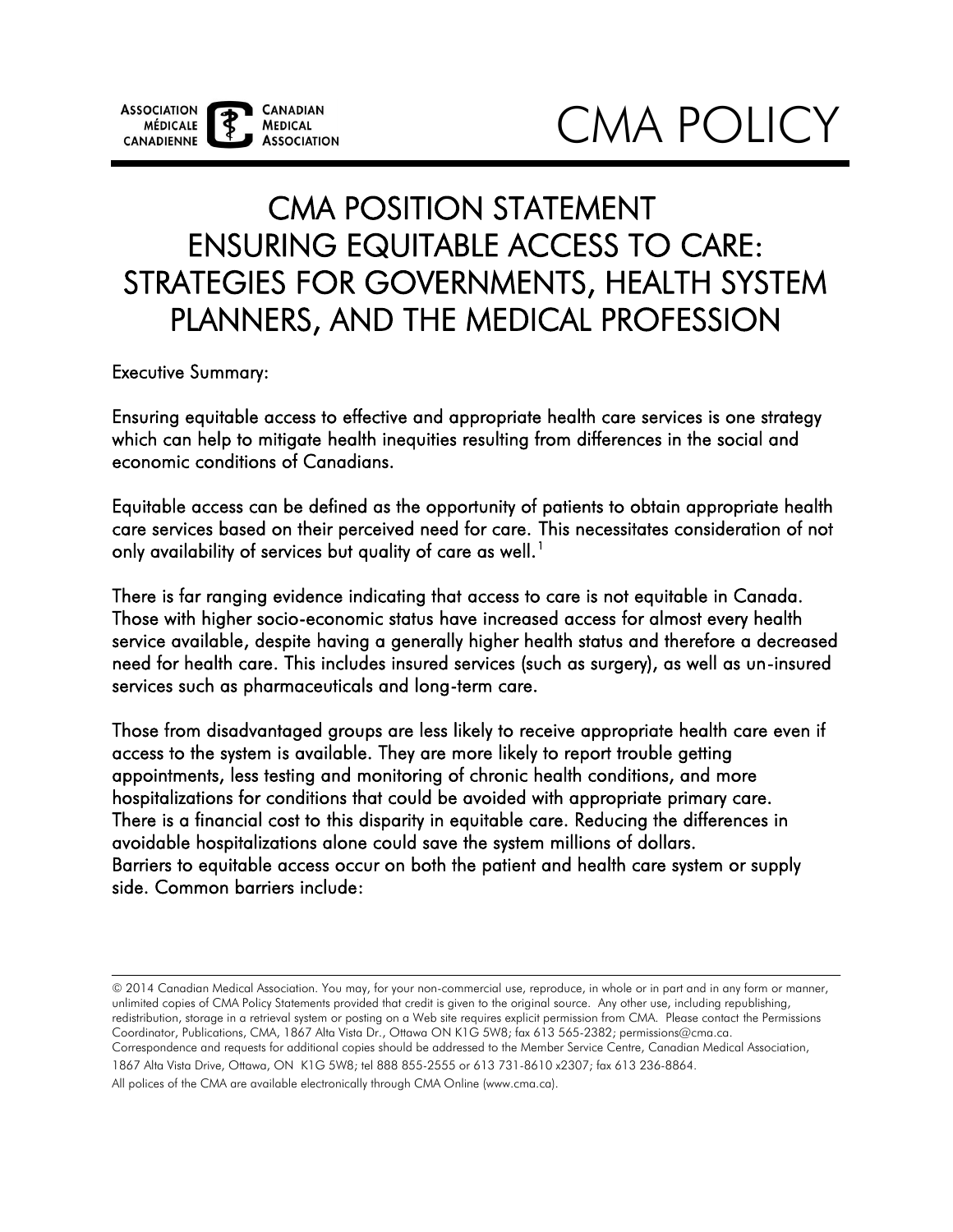|                                                  | <b>Supply Side or System Barriers</b>                 |
|--------------------------------------------------|-------------------------------------------------------|
| <b>Demand Side or Patient Barriers</b>           |                                                       |
| Health literacy                                  | Services not located in areas of need                 |
| Cultural beliefs and norms                       | Patients lack family physicians                       |
| Language                                         | Lack of management of chronic disease                 |
| Cost of transportation                           | Long waits for service                                |
| Time off work for appointments                   | Payment models which don't account for complexity     |
|                                                  | of patients                                           |
| Access to child care                             | Coordination between primary care and speciality      |
|                                                  | care and between health care and community            |
|                                                  | services                                              |
| Payment for medications or other medical         | Standardization of referral and access to specialists |
| devices/treatments                               | and social services                                   |
| Immobility- due to physical disabilities, and/or | Lack of needs based planning to ensure that           |
| mental health barriers                           | population has necessary services                     |
| Cognitive issues, ie. Dementia, that adversely   | Attitudes of health care workers                      |
| affect ability to access and comply with care    |                                                       |

 To tackle barriers on the patient side there is a need to reduce barriers such as transportation and the prohibitive cost of some medically necessary services. Further, there is a need to increase the health literacy of patients and their families/caregivers as well as providing support to health care providers to ensure that all patients are able to be active participants in the management of their care.

 On the system side the strategies for action fall into four main categories: patient-centred primary care which focuses on chronic disease management; better care coordination and access to necessary medical services along the continuum of care; quality improvement initiatives which incorporate considerations of equity as part of their mandate; and health system planning and assessment which prioritizes equitable access to care. Recommendations are provided for CMA and national level initiatives; health care planners; and physicians in practice.

 Despite a commitment to equal access to health care for all Canadians there are differences in access and quality of care for many groups. By removing barriers on both the patient and system side it is hoped that greater access to appropriate care will follow.

#### Introduction:

In Canada as in many countries around the world there are major inequities in health status across the population. Those lower on the socio-economic scale face higher burdens of disease, greater disability and even shorter life expectancies.<sup>2</sup> Many of these disparities are caused by differences in social and economic factors such as income and education known as the social determinants of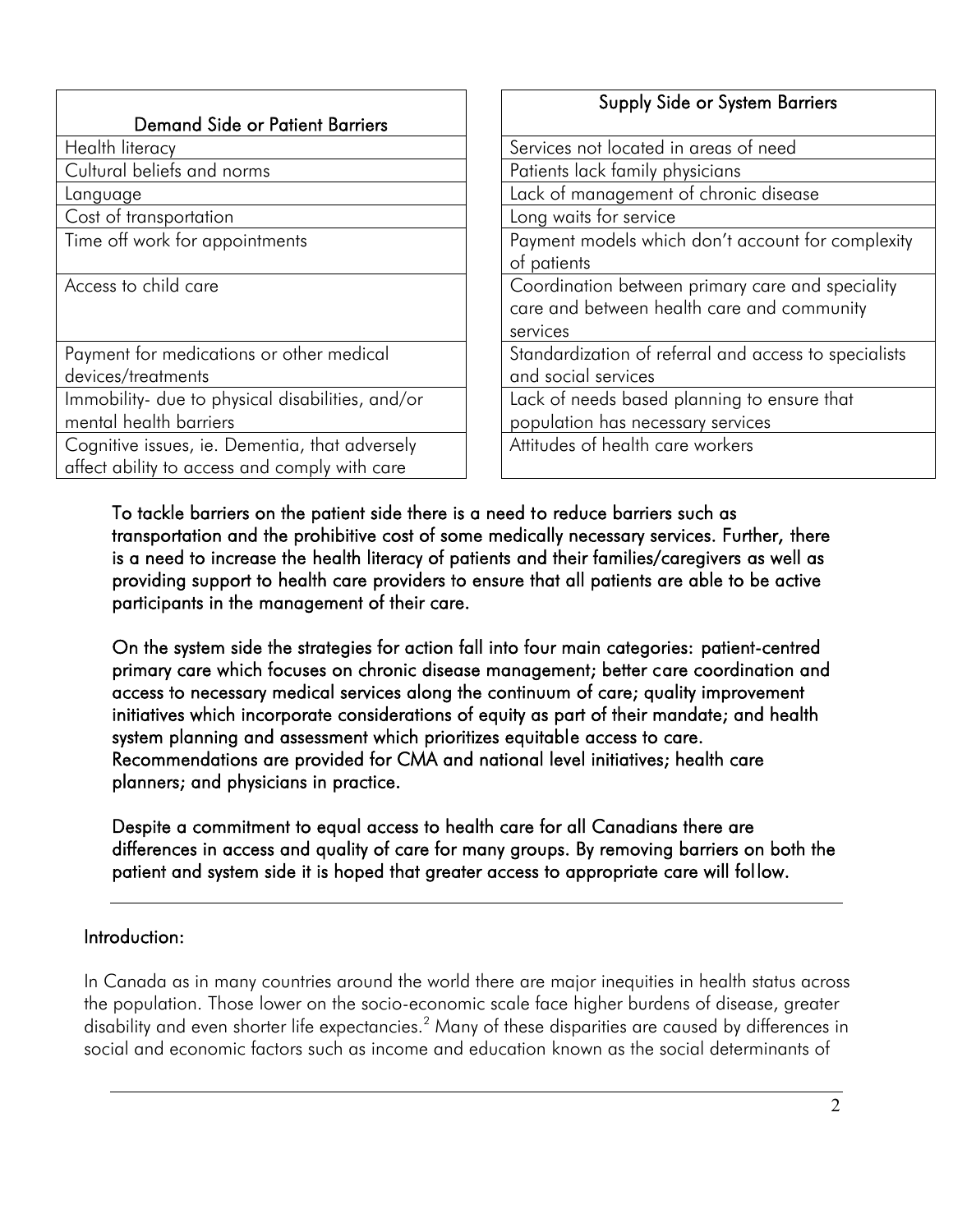health.<sup>3</sup>,1 While many of these factors are outside of the direct control of the health care system, ensuring equitable access to effective and appropriate health care services can help to mitigate some of these disparities. The alternative can also be true. In health systems where access to care and appropriateness are unequal and skewed in favour of those of higher socio-economic status, the health system itself can create further inequities and add greater burden to those already at an increased risk of poor health. Physicians as leaders in the health care system can play a role in ensuring equitable access to care for all Canadians.

#### Equitable Access to Health Care in Canada:

availability of services but quality of care as well. $^4$ Equitable access can be defined as the opportunity for patients to obtain appropriate health care services based on their perceived need for care. This necessitates consideration of not only

physicians than their counterparts. $^6$ Due to burden of disease and therefore need, those with lower socio-economic status should be utilizing more services along the continuum.<sup>5</sup> That, however, is not the case. Individuals living in lower income neighbourhoods, younger adults and men are less likely to have primary care

 which is both costly and episodic. This is due not only to a lack of primary care access but to a lack of community mental health services. $^7$ Primary care physicians deliver the majority of mental illness treatment and they are the main source of referrals to psychiatrists or other specialists. However, much of the care for people with mental illnesses, especially on the lower socio-economic end of the scale, is delivered in emergency rooms,

Those with higher socio-economic status are much more likely to have access to and utilize specialist services.<sup>8</sup> Examples include greater likelihood of catheterization and shorter waits for angiography for patients with myocardial infarction $\degree$ ; and greater access to in-hospital physiotherapy, occupational therapy, and speech language therapy for those hospitalized with acute stroke<sup>10</sup>. Low income men and women with diabetes were just as likely to visit a specialist for treatment as high income individuals despite a significantly greater need for care.<sup>11</sup>

among disadvantaged groups.<sup>15</sup> There is a correlation between higher income and access to day surgery.<sup>12</sup> A Toronto study found that inpatient surgery patients were of much higher income than medical inpatients.<sup>13</sup> Additionally, utilization of diagnostic imaging services is greater among those in higher socio-economic groups.<sup>14</sup> Access to preventive and screening programs such as pap smears and mammography are lower

Geography can cause barriers to access. In general rural Canadians have higher health care needs

 $\overline{a}$  [wpd/Policypdf/PD13-03.pdf](http://policybase.cma.ca/dbtw-wpd/Policypdf/PD13-03.pdf) 1 This paper represents a focus on equitable access to care. For a more general policy statement on the role of physicians in addressing the social determinants of health please see: Canadian Medical Association. Health Equity and the Social Determinants of Health: A Role for the Medical Profession. Ottawa, ON; 2012. Available[: http://policybase.cma.ca/dbtw-](http://policybase.cma.ca/dbtw-wpd/Policypdf/PD13-03.pdf)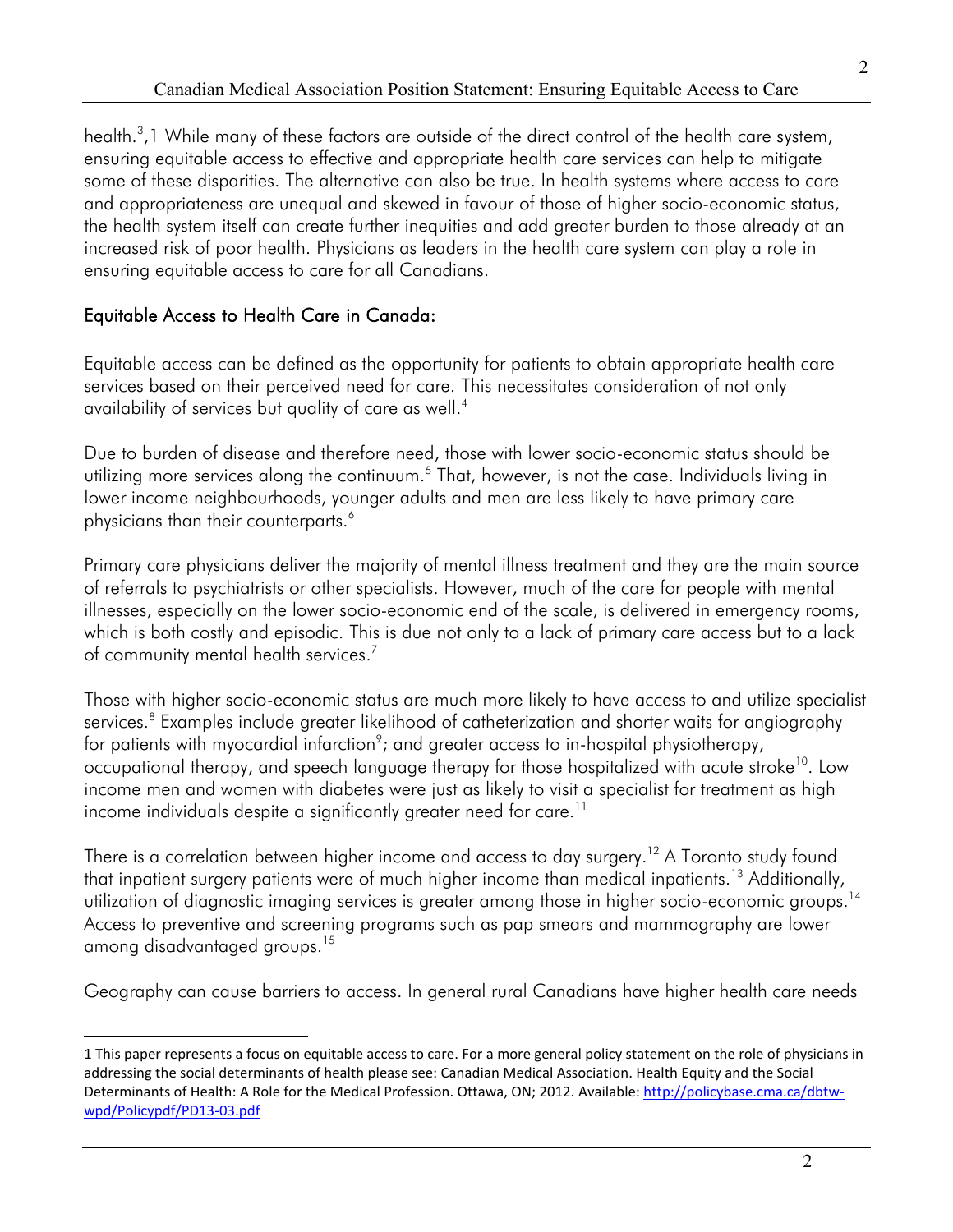but less access to care.<sup>16</sup> People in northern and rural communities typically have to travel great distances to obtain health services as many, especially specialist services, cannot be obtained in their home community.<sup>17</sup> Those living in the most rural communities in Canada are the least likely to have a regular family doctor, or to have had a specialist physician visit.<sup>18</sup> According to data from the Society of Rural Physicians of Canada, 21% of the Canadian population is rural while only 9.4% of family physicians and 3% of specialists are considered rural.<sup>19</sup> This lack of access to specialists and other medically necessary services can lead to delays in treatment and harm to health including unnecessary pain and permanent disability.<sup>20</sup> Further, travel for necessary treatment often comes with a significant financial cost[.21](#page-14-5) 

of cost.<sup>22</sup> The use of appropriate diabetes preventative services, medication, and blood glucose testing, has been shown to be dependent on out of pocket expenditures. $^{23}$ It is not just access to insured services that is a problem in Canada. Many Canadians do not have access to needed pharmaceuticals. Researchers have reported that those in the lowest income groups are three times less likely to fill prescriptions, and 60% less able to get needed tests because

Rehabilitation services are difficult for some Canadians to access as well. Services such as physiotherapy and occupational therapy are often not covered unless they are provided in-hospital or to people on certain disability support programs. This leads to long wait times for services that are covered or no access at all.<sup>24</sup> Adding to these inequities is the fact that different programs are covered in different provinces and territories[.25](#page-14-9) 

through private insurance or out of their own pockets. $27,2$ Access to mental health services is a major challenge for Canadians. According to data from Statistics Canada, more than half a million Canadians who had a perceived need for mental health care services, reported that their needs were unmet. Access to counselling services was the most frequent unmet need reported.<sup>26</sup> A number of important mental health professionals – notably psychologists and counsellors - are not funded through provincial health budgets, or are funded only on a very limited basis. Access to psychologists is largely limited to people who can pay for them,

through private insurance or out of their own pockets.<sup>27</sup>,<sup>2</sup><br>Access to subsidized residential care, long-term care, home care and end-of-life care is problematic as well. Those with means can access high quality long-term care services within their community, while those with inadequate resources are placed in lower quality facilities sometimes hours away from family and friends[.28](#page-14-12) Even with expansions promised by governments, home care will not be able to meet the needs of underserved groups such as those living in rural and remote areas.<sup>29</sup> Finally, only a fraction of patients have access to or receive palliative and end-of-life care. Those living in rural or remote areas or living with disabilities have severely limited access to formal palliative care.<sup>30</sup>

Difficulties in access are particularly acute for Canada's Aboriginal peoples. Many live in communities with limited access to health care services, sometimes having to travel hundreds of

 $\overline{a}$ 2 The Canadian Medical Association is currently developing a policy paper on access to mental health services in Canada. It is anticipated that this policy statement will be completed in 2014.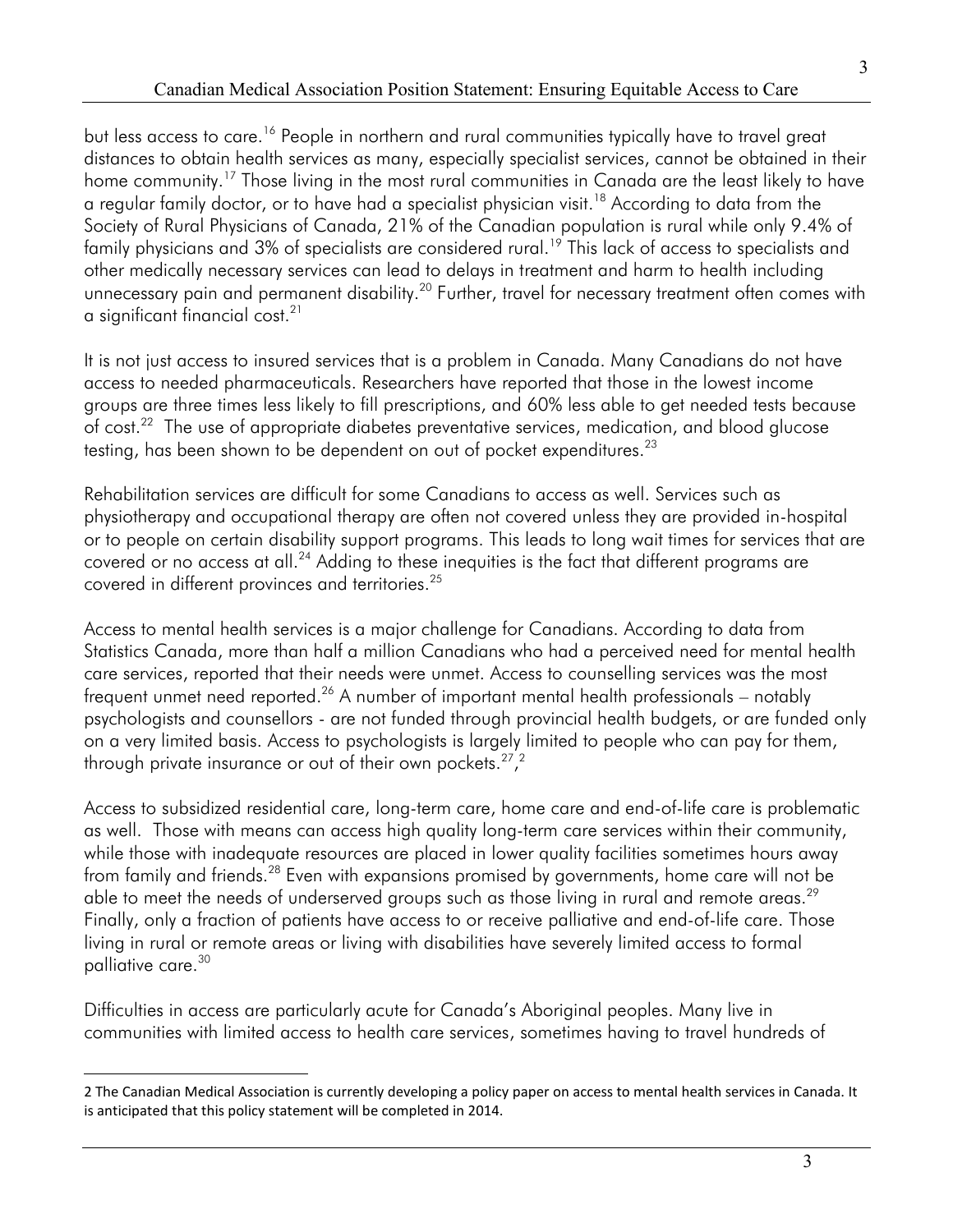4

miles to access care.<sup>31</sup> Additionally, there are jurisdictional challenges; many fall through the cracks between the provincial and federal health systems. While geography is a significant barrier for Aboriginal peoples, it is not the only one. Aboriginals living in Canada's urban centres also face difficulties. Poverty, social exclusion and discrimination can be barriers to needed health care. Of all federal spending on Aboriginal programs and services only 10% is allocated to urban Aboriginals. This means that Aboriginals living in urban areas are unable to access programs such as Aboriginal head start, or alcohol and drug services, which would be available if they were living on reserve.<sup>32</sup> Further, even when care is available it may not be culturally appropriate. Finally, Canada's Aboriginal peoples tend to be over-represented in populations most at risk and with the greatest need for care, making the lack of access a much greater issue for their health status.<sup>33</sup>

 However, these examples are only part of the story as accessing care which is inappropriate cannot be considered equitable access.<sup>34</sup> Those of lower socio-economic status are more likely to use those lower on the socio-economic scale. $^{\rm 37}$ inpatient services; show an increased use of family physician services once initial contact is made;<sup>35</sup> and have consistently higher hospitalization rates; <sup>36</sup> This could be due to the higher burden of need or could demonstrate that the services that are received are not addressing the health care needs of

Women and men from low-income neighbourhoods are more likely to report difficulties making appointments with their family doctors for urgent non-emergent health problems. They were also more likely to report unmet health care needs.<sup>38</sup> In terms of hospitalizations, people with lower socioeconomic status were much more likely to be hospitalized for ambulatory care sensitive conditions  $(ACSC)$  and mental health<sup>39</sup>; admissions which could potentially be avoided with appropriate primary care.<sup>40</sup> They were also found to have on average longer lengths of stay.<sup>41</sup> According to a study of hospitals in the Toronto Central Local Health Integration Network, patients considered to be Alternate Level of Care were more likely to have a low-income profile.<sup>42</sup>

that could have been provided by a primary care provider. $^{43}$ Further, people with ACSC in low-income groups, those living in rural areas, or those with multiple chronic conditions were twice as likely to report the use of emergency department services for care

There is a financial cost to this disparity. According to a 2011 report, low-income residents in Saskatoon alone consume an additional \$179 million in health care costs than middle income earners.<sup>44</sup> A 2010 study by CIHI found increased costs for avoidable hospitalizations for ambulatory care sensitive conditions were \$89 million for males and \$71 million for females with an additional \$248 million in extra costs related to excess hospitalizations for mental health reasons.<sup>45</sup>

#### Areas for Action:

As the background suggests, equitable access is about more than just utilization of services. There are patient characteristics as well as complex factors within the health system which determine whether equitable access is achieved. Recent work has categorized access as having considerations on the supply of services and demand of patients for care. On the demand or patient side we must consider: ability to perceive; ability to seek, ability to reach, ability to pay, and ability to engage. On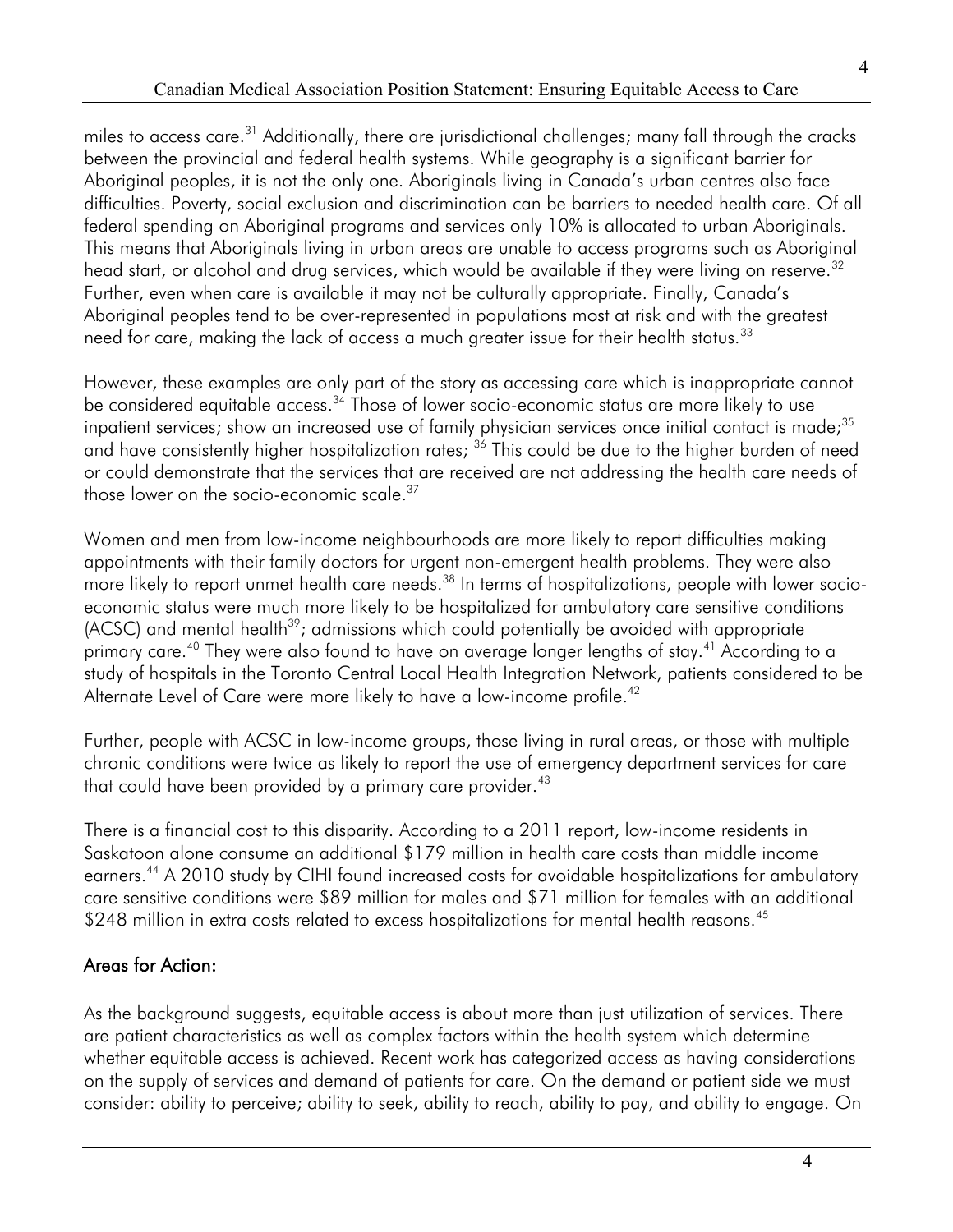the supply side or health system considerations include: approachability; acceptability, availability and accommodation, affordability, and appropriateness.<sup>46</sup> The following table highlights some of the current barriers to equitable access.

| <b>Demand Side or Patient Barriers</b>           | <b>Supply Side or System Barriers</b>                 |
|--------------------------------------------------|-------------------------------------------------------|
| Health literacy                                  | Services not located in areas of need                 |
| Cultural beliefs and norms                       | Patients lack family physicians                       |
| Language                                         | Lack of management of chronic disease                 |
| Cost of transportation                           | Long waits for service                                |
| Time off work for appointments                   | Payment models which don't account for complexity     |
|                                                  | of patients                                           |
| Access to child care                             | Coordination between primary care and speciality      |
|                                                  | care and between health care and community            |
|                                                  | services                                              |
| Payment for medications or other medical         | Standardization of referral and access to specialists |
| devices/treatments                               | and social services                                   |
| Immobility- due to physical disabilities, and/or | Lack of needs based planning to ensure that           |
| mental health barriers                           | population has necessary services                     |
| Cognitive issues, ie. Dementia, that adversely   | Attitudes of health care workers                      |
| affect ability to access and comply with care    |                                                       |

#### Patient based actions for improving equitable access:

own.<sup>48</sup> Many physicians are undertaking strategies to minimize this lack of health literacy among allow physicians to determine whether patients have fully understood the information provided.<sup>49</sup> Low health literacy can lead to difficulties for some Canadians in perceiving a need for care.<sup>47</sup> Evidence suggests that more than half of Canadian adults (60%), lack the capacity to obtain, understand and act upon health information and services in order to make health decisions on their their patients. Examples include plain language resources as well as teach-back exercises which These efforts should continue to be supported.

some individuals<sup>.50</sup> Beliefs about the need and value for certain services can also undermine the Understanding how the health system works and where to access services can be a problem for ability of patients in seeking care.<sup>51</sup> Work needs to be done to ensure that disadvantaged groups are aware of the services that are available to them and the benefits of taking preventative steps in their health.

cost of transportation.<sup>52</sup> Other barriers include a lack of child care, and ability to get time off work Low-income Canadians are ten times more likely to report unmet needs of health care due to the to attend necessary health appointments.<sup>53</sup> Strategies that provide patients with transportation to appointments or subsidies for such travel have seen some success. Extended office hours and evening appointments can increase access for those unable to take time off work. Additionally, programs that provide patients with home visits from health care providers can help to eliminate this barrier. Further support and expansion of these programs should be explored.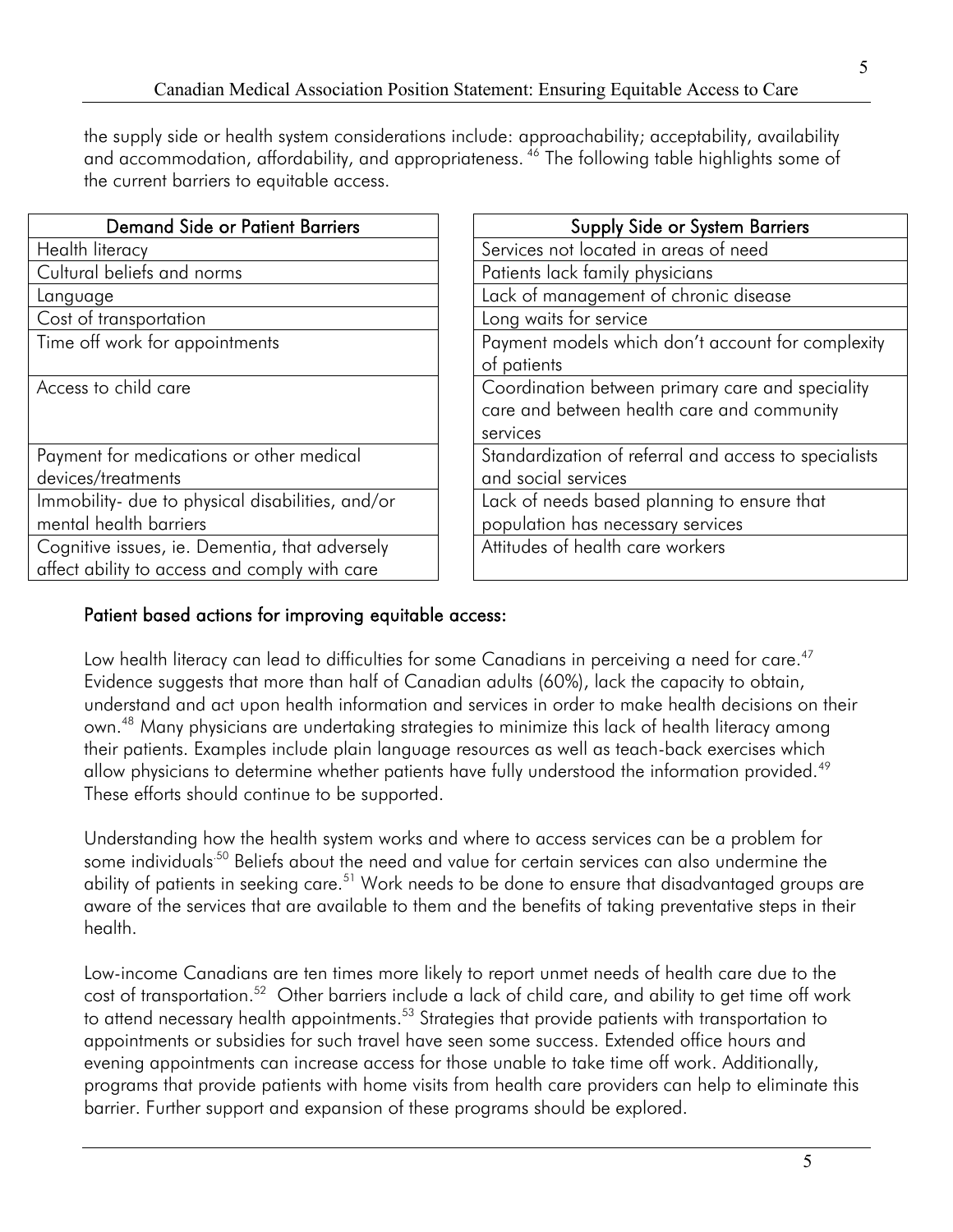residential care, and long-term care are also hindered by the inability to pay. There is also the inability to pay for services not covered by provincial plans such as pharmaceuticals, physiotherapy and other rehabilitation services.<sup>54</sup> According to a 2005 report on diabetes in Canada, affordability and access to medical supplies was the biggest challenge for those Canadians living with diabetes.<sup>55</sup> Access to services such as mental health counselling, subsidized

 Even if patients are able to obtain care they may not be able to fully engage. Language difficulties, discrimination or insensitivity of health care workers, may all act as barriers to full participation in their families/caregivers from disadvantaged groups. [57](#page-15-18) Strategies to remove or minimize the barriers translation of key health information should be supported.[58](#page-15-18)  low health literacy, cognitive challenges (ie. Dementia), cultural mores and norms, and care[. 56](#page-15-18) Efforts should be made to develop teaching methods to improve engagement of patients and created by a lack of health literacy should be developed and shared with physicians and other health care providers. Further, programs which facilitate access to services including interpretation and

 Finally, an understanding of a patient's cultural and social context is important. The Royal College of Physicians and Surgeons of Canada and the Association of Faculties of Medicine of Canada have Similar programs have been developed by the Canadian Paediatric Society, and the Society of developed training modules for physicians who will be working with Canada's Aboriginal peoples.<sup>59</sup> Obstetricians and Gynaecologists of Canada. More of this training is needed and should focus on groups who are likely to experience disadvantage in health care access and appropriateness.

#### Recommendations for action:

#### CMA and National Level Initiatives

The CMA recommends that:

- 1. Governments develop a national strategy for improving the health literacy of Canadians which takes into account the special needs of different cultures.
- 2. Governments provide accessible and affordable transportation options for patients requiring medical services when such services are unavailable locally.
- 3. Governments, in consultation with the life and health insurance industry and the public, establish a program of comprehensive prescription drug coverage to be administered through reimbursement of provincial/territorial and private prescription drug plans to ensure that all Canadians have access to medically necessary drug therapies.
- 4. Governments examine methods to ensure that low-income and other disadvantaged Canadians have greater access to needed medical interventions such as rehabilitation services, mental health, home care, and end-of-life care.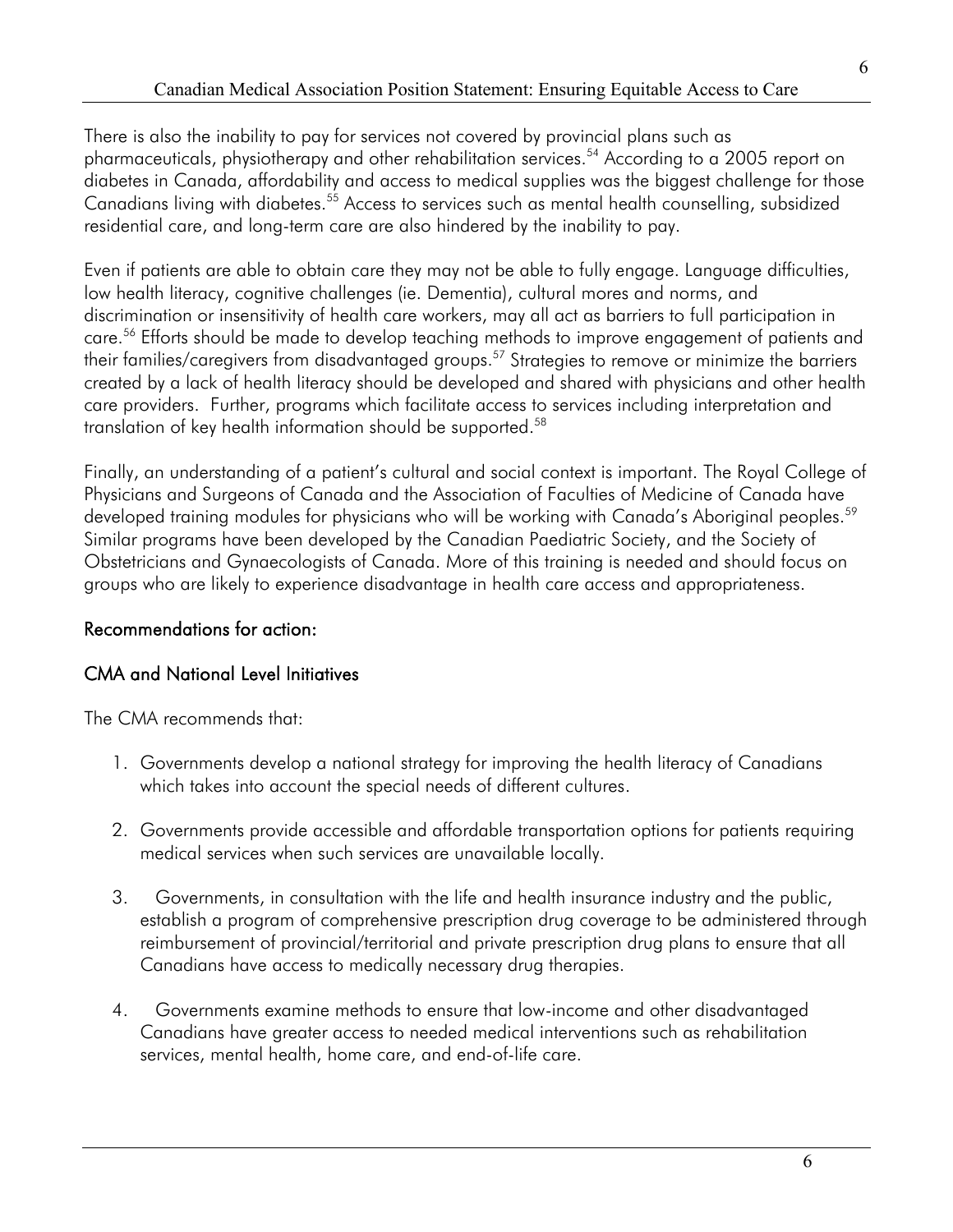- 5. Governments explore options to provide funding for long-term care services for all Canadians.
- 6. Governments ensure that necessary interpretation and translation services are provided at all points of care.

#### Physicians in Practice

The CMA recommends that

- 7. Physicians be supported in addressing the health literacy of their patients and their families/caregivers.
- 8. Physician education programs continue to emphasize the important cultural and social contexts in which their patients live.

#### System based actions for improving equitable access:

On the system side there are two main areas that need to be addressed: making sure that people can access the services that they need (approachability, availability and accommodation, and affordability); and ensuring that once they have accessed the system that services are appropriate for their health needs (acceptability and appropriateness). Strategies for action include: patient-centred primary care which focuses on chronic disease management; better care coordination and greater access to necessary medical services along the continuum; quality improvement initiatives which incorporate equity as part of their mandate; and health system planning and assessment which prioritizes equitable access to care.

1. Patient-centred primary care which focuses on chronic disease management and which includes programs to increase access to those most at need.

inequities in the treatment of acute conditions. $^{60}$ Comprehensive primary care offers the biggest possibility for increasing equitable access and reducing health disparities. Data from a large population study in Ontario indicates that inequities in access to primary care and appropriate chronic disease management are much larger than

 Currently many primary care services are located outside of the neighbourhoods with the greatest convenient access for these communities. Community health centres (CHC) offer a good model for addressing this challenge through location in disadvantaged neighbourhoods and the provision of culturally appropriate care.<sup>61</sup> Additionally, CHCs offer a number of different health, and sometimes need for care. While some are accessible through public transportation, there is still a need for more social services, under one roof making access to many different types of care more convenient for patients.

More work needs to be done to to reduce barriers in access to Canadians living in rural and remote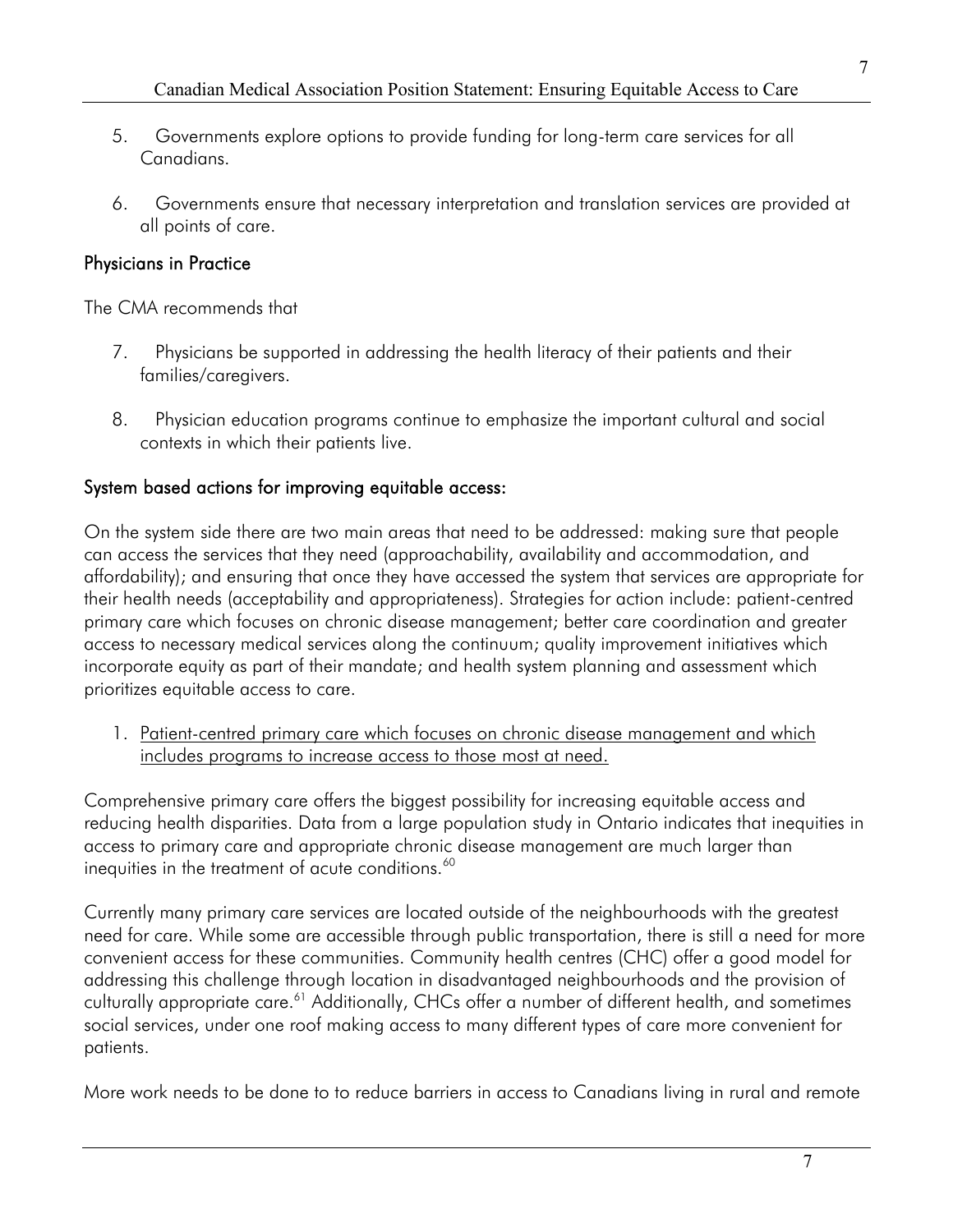communities. Telemedicine is one strategy that has increased access for rural Canadians. The Ontario Telemedicine Network is one example of this innovative approach. Patients in rural communities can have access to specialists in urban centres through their local health providers. Examples include cardiac rehab follow-up, tele-homecare to support lifestyle changes, and psychiatric or mental health consultations.<sup>62</sup>

to return to their home communities to practice. $^{63}$ Programs which encourage recruitment and training of health professionals from rural and disadvantaged populations have been found to increase access as these individuals are more likely

 years. However, work still needs to be done. Data from the 2012 student component of the National Physician Survey shows that 278 of the 2000 students who responded to the survey (13.9%) come  $(2.3%)$  of students whose family incomes place them in the bottom quintile of earners.  $64$ run by medical students.<sup>65</sup> Medical schools have been attempting to increase the diversity in their schools for a number of from families considered to be in the top 1% of earners in Canada. This is compared to only 46 One of the suggested strategies for increasing diversity in medical schools is increasing the knowledge about the medical profession among rural and disadvantaged young people. An innovative program in Alberta called Mini Docs allows children between the ages of six and 12 to learn about being a doctor and how to stay healthy. The children get to wear medical scrubs for the day and use harmless medical tools such as stethoscopes and bandages. The day long program is

necessary employment may limit the time available for volunteer and community service.<sup>66</sup> serve patients to appropriate primary care. Strategies to remove financial barriers to access, such as scholarships, should be expanded. Further, there is a need to modify the admissions process to recognize the differences in access to programs such as MCAT preps and overseas volunteer experiences based on the availability of financial resources as well as the necessity of employment for some students while in medical school. This Another strategy that can be effective in increasing access is programs that seek to link primary care providers with unattached and underserved patients. Programs such as Health Care Connect in Ontario and the GP and Me program in British Columbia actively seek to link sometimes hard to

forms but will be designed to increase both access and the patient-centredness of care. $^{67}$  Another barrier to access is timeliness of service. Many patients are forced to use walk in clinics or redesign practice to focus on same day appointments and elimination of unnecessary delays.<sup>70</sup> The College of Family Physicians of Canada has developed a blueprint for comprehensive primary care for Canadians. The concept, a 'patient's medical home' seeks to link Canadians with a comprehensive health care team led by a family physician. These medical homes will take many emergency departments as they cannot receive the required care from their primary care providers. Use of walk-in clinics or emergency departments for primary care may lead to lost opportunities for prevention and health promotion.<sup>68</sup> Advanced access programs can help to improve equitable access to care by facilitating timely appointments for all patients.<sup>69</sup> The AIM (Access improvement measures) program in Alberta uses a system designed by the Institute for Healthcare Improvement to Primary care which prioritizes chronic disease management offers the greatest potential for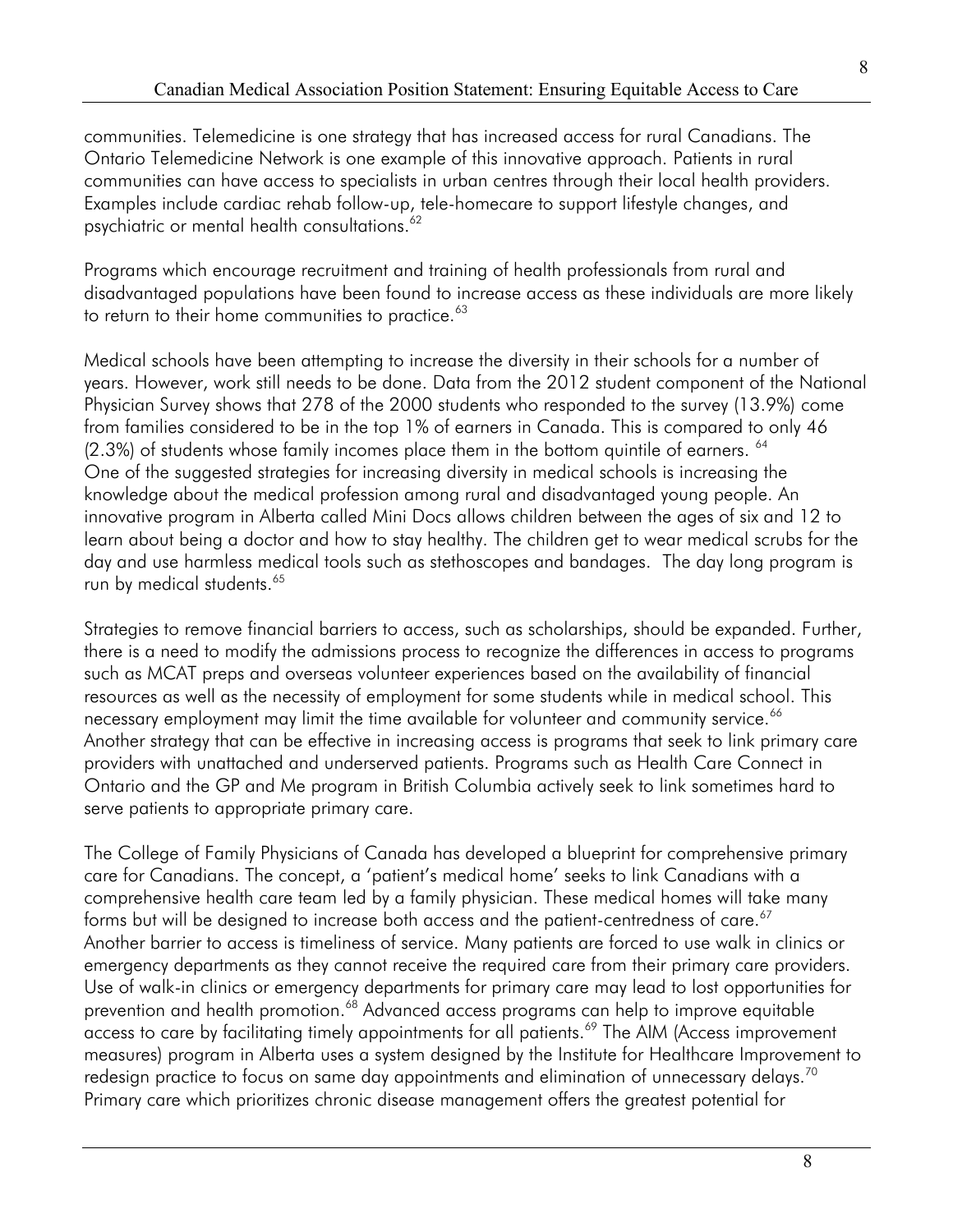diseases are also those who face the biggest barriers to equitable access.<sup>71</sup> Currently many people continuum[.73](#page-16-10) Primary Care networks in Alberta have similar goals designed to connect multiple physicians, clinics and regions together to support the health needs of the population.<sup>74</sup> increasing appropriateness of care and reducing system costs. Those most likely to have chronic with ACSC do not receive the appropriate tests to monitor their conditions, management of their medications, or supports to self-manage their disease.<sup>72</sup> Some programs do exist to encourage more effective management of chronic disease. The Champlain Local Health Integration Network (LHIN) in Ontario has developed a cardiovascular disease prevention network to improve care through the use of evidence based practices and better integration between all areas of the health care

capitation.<sup>75</sup> Further work is necessary to expand these types of programs and to provide appropriate compensation models for complex patients. Payment models in some jurisdictions undermine access by failing to take morbidity and co-morbidity into consideration in designing rates such as equal

management and health literacy. $^{76}$  Additional programs of this nature are necessary in all Finally, there is a need to encourage greater self-management of disease. Practice support programs in British Columbia are providing training to support physicians in increasing patient selfjurisdictions.

2. Better care coordination and greater access to necessary medical services along the continuum of care.

on behalf of these patients to ensure better care coordination.<sup>79</sup> Patient-centred care which integrates care across the continuum and which includes community services will be necessary to ensure not only greater access but greater acceptability of care.<sup>77</sup> Innovative programs focused on increasing the coordination in terms of transition from hospital to home have shown some success in preventing readmissions particularly when vulnerable populations are targeted.<sup>78</sup> Health Links in Ontario aims to reduce costs, based on the assumption that much of the utilization of high cost services, such as emergency department visits, could be prevented with better coordinated care. One of the pilot sites in Guelph aims to assign one person in primary care, likely a doctor or a nurse, to be the primary contact for patients deemed high need and to intervene

 to increase coordination between primary and speciality care. Further work is needed to ensure greater coordination in speciality care. As the evidence demonstrates, access to specialist services are skewed in favour of high-income patients. To reduce this inequity it may be necessary to standardize the referral process and facilitate the coordination of care from the primary care providers' perspective.<sup>80</sup> A new program in British Columbia is designed to reduce some of these barriers by providing funding and support to rapid access programs which allow family physicians to access specialist care through a designated hotline. If no specialist is available immediately there is a commitment that the call will be returned within two hours. Specialists available through this program include cardiology, endocrinology, nephrology, psychiatry, and internal medicine among others.<sup>81</sup> Similar programs in other jurisdictions could help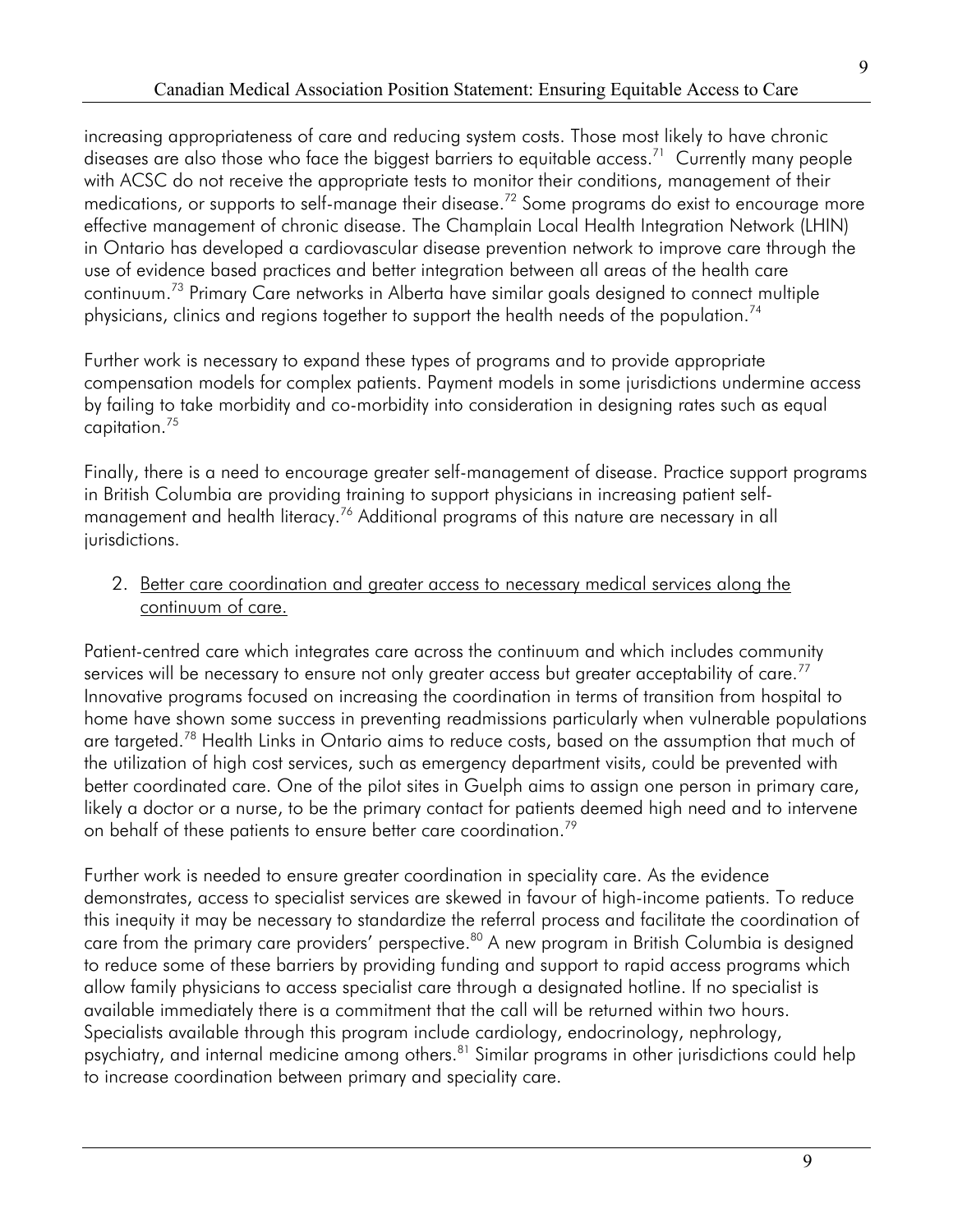Care coordination is only part of the problem, however. There is also a need to increase the access to services that are medically necessary across the care continuum. These include a lifetime prevention schedule<sup>82</sup>, diagnostic testing, specialty services, and access to appropriate rehabilitation services, mental health, long-term care and end of life care.

#### 3. Quality improvement initiatives which incorporate considerations of equity as part of their mandate.

focused on population health.<sup>83</sup> Equity has become a key component of many quality improvement initiatives around the world. The Health Quality Council Ontario identified nine attributes of a high-performing health system: safe, effective, patient-centred, accessible, efficient, equitable, integrated, appropriately resourced, and

The POWER study, a large study of Ontario residents found that where there were targeted programs for quality improvement fewer inequities were observed. In particular they referred to the actions of Cancer Care Ontario and the Ontario Stroke Network. Both of these groups had undergone large quality improvement initiatives to standardize care and increase coordination of services through evidence-based guidelines and ongoing performance measurement. Considerations of accessibility and equity were specifically included. As a result of these efforts, the POWER study found that acute cancer and stroke care in Ontario were quite equitable.<sup>84</sup>

Similar efforts are underway in other jurisdictions. The Towards Optimized Practice initiative in Alberta supports efforts in medical offices to increase the use of clinical practice guidelines for care as well as quality improvement initiatives.<sup>85</sup> Encouraging more health services and programs to undertake such quality improvement initiatives could help to reduce the inequities in access for all Canadians.

#### 4. Health system planning and assessment which prioritizes equitable access to care

 Considerations of equity must be built specifically into all planning considerations. Too often services are designed without adequate consideration of the specific needs of disadvantaged groups. Planners need to do a better job of understanding their practice populations and tailoring programs to those most in need of care.<sup>86</sup> This planning should be done in consultation with other sectors that play a role in influencing the health of their practice populations.

 to tertiary level care such as dialysis. In Ontario, the local health integration networks (LHIN) have measurements are part of this work. $^{88}$ Further, assessments of the equity and use of services is also needed. Some services may be designed in a way that is more appropriate for some than others, resulting in higher utilization among some groups and a lack of access for others.<sup>87</sup> Innovative work is taking place in the Saskatoon Health Region to try and understand these barriers. Health care services are undergoing specific health equity assessments to ensure that all services meet the needs of diverse populations. This includes looking at the full spectrum of services from preventative care and education programs now been tasked with developing equity plans for their services. Clear goals and performance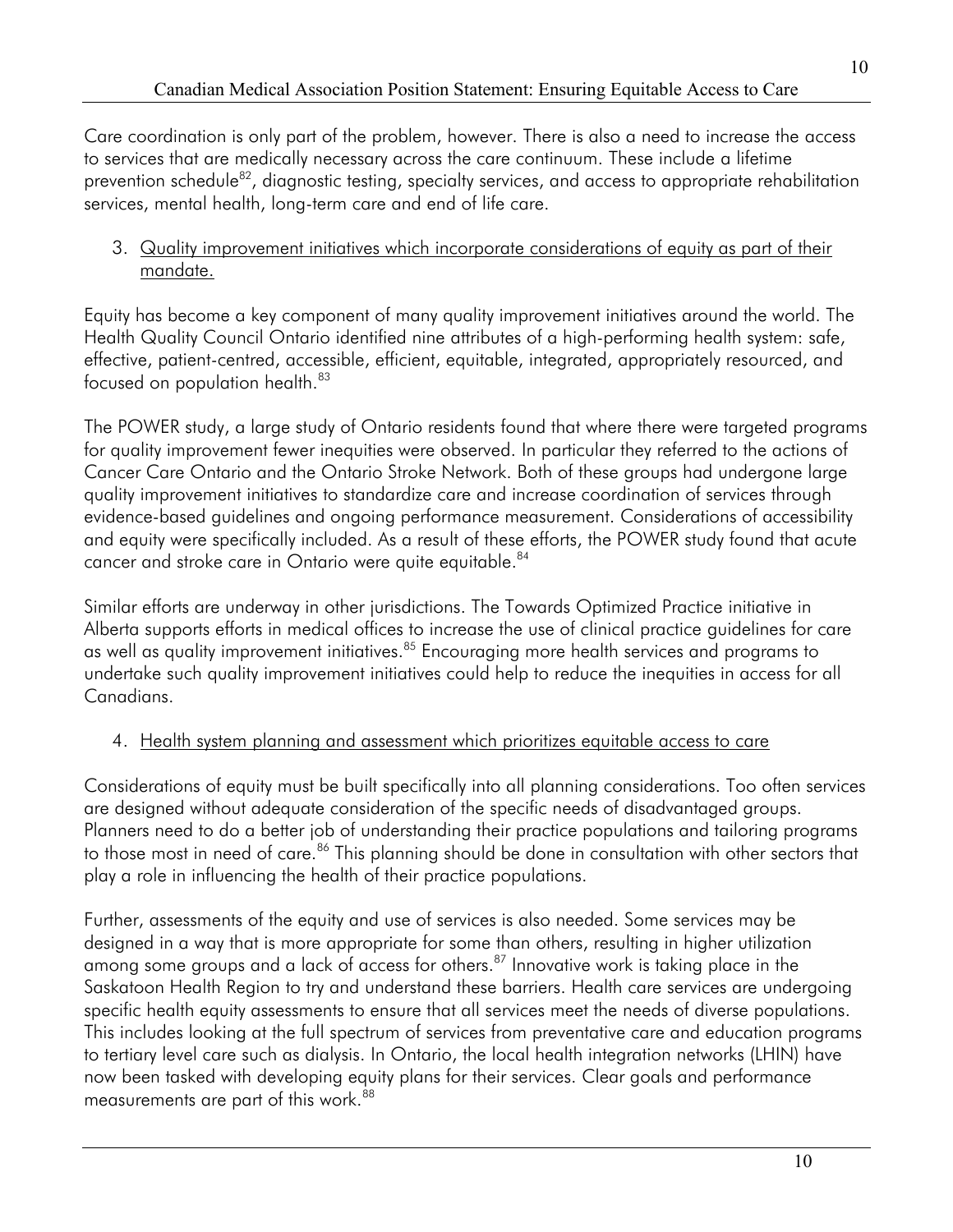and negative, before a program or policy is implemented. $^{89}$  Further work is needed to ensure that One of the tools available to support this work is a health equity impact assessment tool developed by the Ontario Ministry of Health and Long-Term Care. This tool is intended for use by organizations within the health system as well as those outside the system who will impact on the health of Ontarians. The main focus of the tool is to reduce inequities that result from barriers in access to quality health services. Additionally, it is designed to identify unintended health impacts, both positive equity is included in the deliverables and performance management of health care organizations and provider groups across the country.<sup>90</sup>

To support these planning programs appropriate data will need to be collected. This data needs to be comprehensive for all services and needs to include specific data points which will allow planners as well as providers to understand the composition of their populations as well as measure and report on considerations of equity.<sup>91</sup>

#### Recommendations for action:

#### CMA and National Level Initiatives

The CMA recommends that:

- 9. Governments continue efforts to ensure that all Canadians have access to a family physician.
- 10.Appropriate compensation and incentive programs be established in all jurisdictions to support better management of chronic disease for all Canadians.
- between primary and speciality care. 11.Governments provide funding and support to programs which facilitate greater integration
- 12. With support from government, national medical organizations develop programs to increase standardization of care and the use of appropriate clinical practice guidelines.
- monitor equitable distribution of health services and greater appropriateness of care. Health System Planners 13.Appropriate data collection and performance measurement systems be put in place to

#### **Health System Planners**

The CMA recommends that:

- 14.Needs based planning be mandated for all health regions and health system planning. Equity impact assessment should be part of this planning to ensure that services meet the needs of all Canadians. 15.Chronic disease management and other supportive strategies for vulnerable patients at risk of
- frequent readmission to the acute care system be prioritized in all health systems.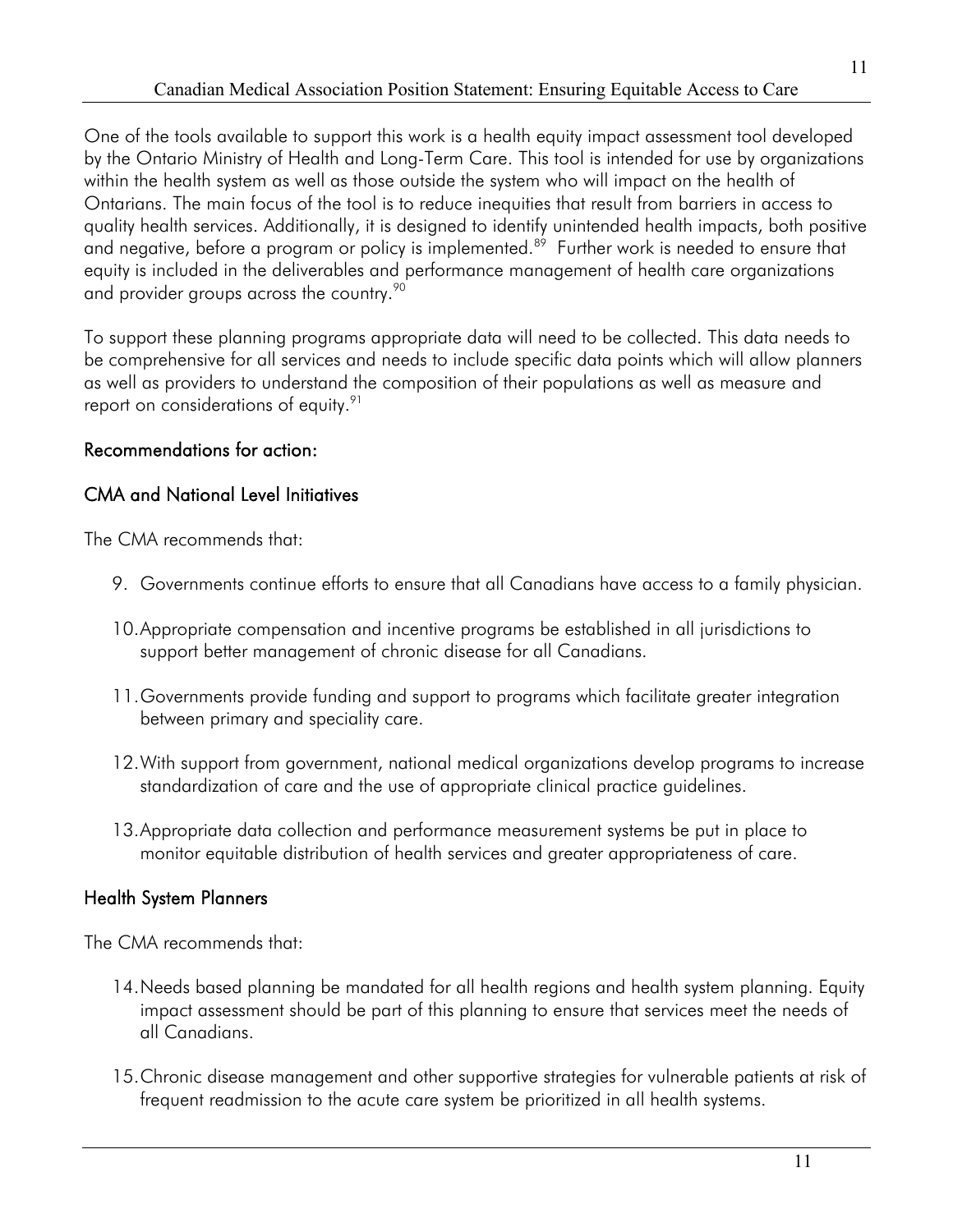16.Quality improvement initiatives be mandated in all care programs. These programs should include a specific focus on standardization of care and continuous quality improvement and should include equity of access as part of their mandate.

#### Physicians in Practice

The CMA recommends that:

- 17.Physicians be supported in efforts to offer timely access in primary care settings.
- 18.Physicians be supported in continued efforts to include all patients in decisions about their care and management of their illnesses.
- 19.Physicians be supported in continued efforts to standardize care and utilize evidence based clinical practice guidelines with a particular emphasis on the management of chronic disease.
- 20.Physicians be encouraged and adequately supported to participate in community-based interventions that target the social determinants of health.

### Conclusion:

 these actions alone will not be sufficient to increase the overall health of the Canadian population. Despite a commitment to equal access to health care for all Canadians there are differences in access and quality of care for many groups. For those that are most vulnerable, this lack of access can serve to further exacerbate their already increased burden of illness and disease. The strategies discussed above offer some opportunities for the health sector and the medical profession to intervene and mitigate this inequity. By removing barriers on both the patient and system side it is hoped that greater access to appropriate care will follow. While these strategies offer some hope, Action is still required to tackle the underlying social and economic factors which lead to the disparities in the health of Canadians.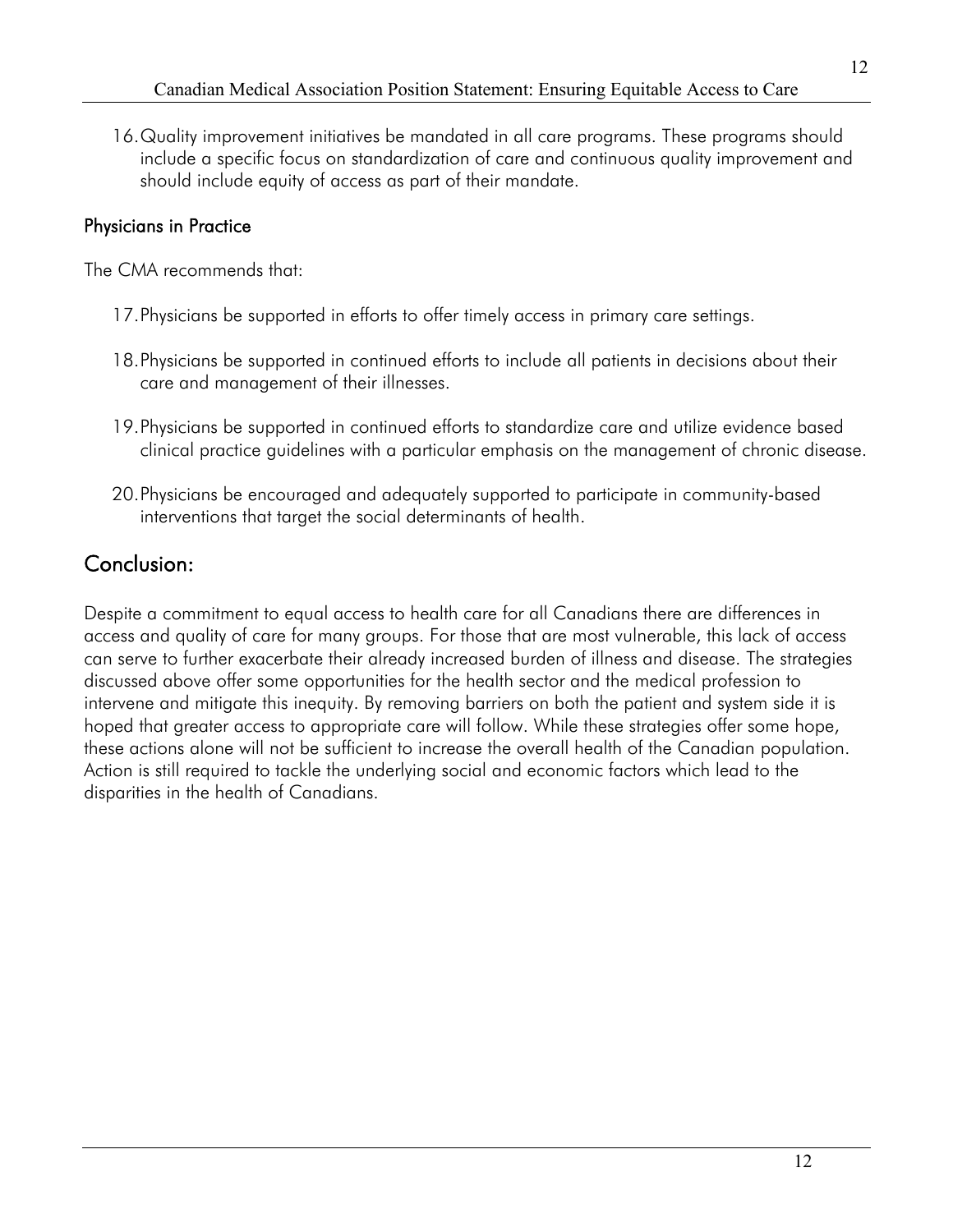#### References:

 $\overline{a}$ 

<span id="page-13-2"></span>http://www.thecanadianfacts.org/The\_Canadian\_Facts.pdf (accessed 2011 Jan 14). [3](http://www.thecanadianfacts.org/The_Canadian_Facts.pdf) Commission on the Social Determinants of Health. Closing the gap in a generation: Health equity through action on the social determinants of health: Executive Summary. Geneva (CH) World Health Organization; 2008. Available: [http://whqlibdoc.who.int/hq/2008/WHO\\_IER\\_CSDH\\_08.1\\_eng.pdf](http://whqlibdoc.who.int/hq/2008/WHO_IER_CSDH_08.1_eng.pdf) (accessed 2011 Jan 7).

<span id="page-13-3"></span> $<sup>4</sup>$  Levesque JF, Harris M, Russell G. Patient-centred access to health care: conceptualising access at the interface of</sup> health systems and populations. Int J Equity Health 2013. Available:<http://www.equityhealthj.com/content/12/1/18> (accessed 2013Mar 12)

<span id="page-13-4"></span>Oliver A, Mossialos E. Equity of access to health care: outlining the foundations for action. J Epidemiol Community Health 2004; 58: 655-658.<br><sup>6</sup> Bierman AS, Angus J, Ahmad F, et al. Ontario Women's Health Equity Report : Access to Health Care Services : Chapter 7.

<span id="page-13-5"></span>Toronto (ON) Project for and Ontario Women's Health Evidence-Based Report; 2010. Available[: http://powerstudy.ca/wp](http://powerstudy.ca/wp-content/uploads/downloads/2012/10/Chapter7-AccesstoHealthCareServices.pdf)[content/uploads/downloads/2012/10/Chapter7-AccesstoHealthCareServices.pdf \(](http://powerstudy.ca/wp-content/uploads/downloads/2012/10/Chapter7-AccesstoHealthCareServices.pdf)accessed 2012 Dec 10).<br><sup>7</sup> Kirby M, Goldbloom D, Bradley L. Changing Directions, Changing Lives: The Mental Health Strategy for Canada.Ottawa

<span id="page-13-6"></span>(ON): Mental Health Commission of Canada; 2012. Available:  $\frac{http://strategy.mentalhealthcommission.ca/pdf/strategy-text-en.pdf}{\text{en.pdf}}$  (accessed 2013 Mar 12).

<span id="page-13-7"></span> and 2002. Open Medicine 2008; 2(4): E3-10; Van Doorslaer E, Masseria C. Income-Related Inequality in the Use… Veugelers Allin S. Does Equity in Healthcare Use Vary…; Frolich N, Fransoo R, Roos N. Health Service Use in the Winnipeg Regional Health Authority: Variations Across Areas in Relation to Health and Socioeconomic status. Winnipeg (MB) Manitoba Centre for Health Policy. Available[: http://mchp-appserv.cpe.umanitoba.ca/teaching/pdfs/hcm\\_forum\\_nf.pdf \(](http://mchp-appserv.cpe.umanitoba.ca/teaching/pdfs/hcm_forum_nf.pdf)accessed 2013 Feb 6); McGrail K. Income-related inequities: Cross-sectional analyses of the use of medicare services in British Columbia in 1992 PJ, Yip AM. Socioeconomic disparities in health care use: Does universal coverage reduce inequalities in health? J Epidemiol Community Health 2003; 57:424-428.<br><sup>9</sup> Alter DA, Naylor CD, Austin P, et al. Effects of Socioeconomic Status on Access to Invasive Cardiac Procedures And On

<span id="page-13-8"></span>Mortality After Acute Myocardial Infarction. NEJM 1999; 341(18):1359-1367.<br><sup>10</sup> Kapral MK, Wang H, Mamdani M, et al. Effect of socioeconomic Status on Treatment and Mortality After Stroke. JAHA

<span id="page-13-9"></span>

2002; 33: 268-275.<br><sup>11</sup> Booth GL, Lipscombe LL, Bhattacharyya O, et al. Ontario Women's Health Equity Report: Diabetes: Chapter 9 Toronto (ON) Project for and Ontario Women's Health Evidence-Based Report; 2010. Available[: http://powerstudy.ca/wp-](http://powerstudy.ca/wp-content/uploads/downloads/2012/10/Chapter9-Diabetes.pdf)

[content/uploads/downloads/2012/10/Chapter9-Diabetes.pdf \(](http://powerstudy.ca/wp-content/uploads/downloads/2012/10/Chapter9-Diabetes.pdf)accessed 20[12](http://powerstudy.ca/wp-content/uploads/downloads/2012/10/Chapter9-Diabetes.pdf) Dec 10).<br><sup>12</sup> McGrail K. Income-related inequities... Murphy K, Glazier R, Wang X, et al. Hospital Care for All: An equity report on differences in household income among patients at Toronto Central Local Health Integration Network (TC LHIN) Hospitals, 2008-2010. Toronto(ON): Centre for Research on Inner City Health. Available:

<http://www.stmichaelshospital.com/pdf/crich/hospital-care-for-all-report.pdf>(accessed 2012 Dec 10).<br><sup>13</sup> Murphy K, Glazier R, Wang X, et al. Hospital Care for All...<br><sup>14</sup> Bierman AS, Angus J, Ahmad F, et al. Ontario Women Reed M, Lix L, et al. Socioeconomic status and the utilization of diagnostic imaging in an urban setting. CMAJ 2005; 173(10):

1173-1177.<br><sup>15</sup> Bierman AS, Johns A, Hyndman B, et al. Ontario Women's Health Equity Report: Social Determinants of Health & Available[: http://powerstudy.ca/wp-content/uploads/downloads/2012/10/Chapter12-SDOHandPopsatRisk.pdf \(](http://powerstudy.ca/wp-content/uploads/downloads/2012/10/Chapter12-SDOHandPopsatRisk.pdf)accessed Populations at Risk: Chapter 12. Toronto (ON) Project for and Ontario Women's Health Evidence-Based Report; 2010. 2012 Dec 10); Frolich N, Fransoo R, Roos N. Health Service Use in the Winnipeg… Wang L, Nie JX, Ross EG. Determining use of preventive health care in Ontario. Can Fam Physician 2009; 55: 178-179.e1-5; Williamson DL, Stewart MJ, Hayward K. Low-income Canadians' experiences with health-related services: Implications for health care reform. Health Policy 2006; 76:106-121.

<span id="page-13-0"></span><sup>&</sup>lt;sup>1</sup> Levesque JF, Harris M, Russell G. Patient-centred access to health care: conceptualising access at the interface of health systems and populations. Int J Equity Health 2013. Available:<http://www.equityhealthj.com/content/12/1/18> (accessed 2013Mar 12)

<span id="page-13-1"></span><sup>2</sup> Mikkonen J, Raphael D. Social Determinants of Health: The Canadian Facts. Toronto (ON); 2010. Available: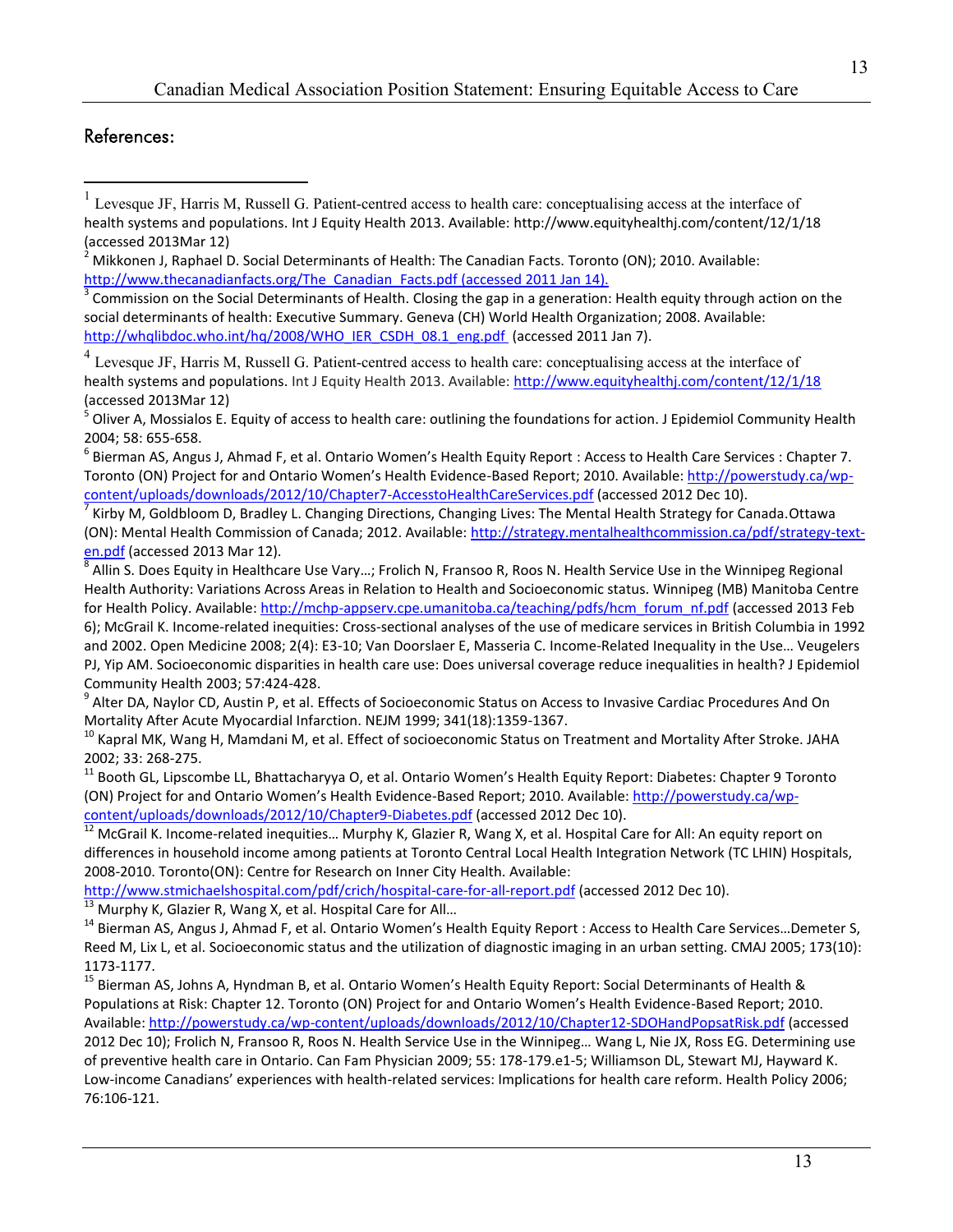<span id="page-14-0"></span> $\overline{a}$ <sup>16</sup> The Ontario Rural Council. TORC 2009 Rural Health Forum: Rethinking Rural Health Care: Innovations Making a Difference. Guelph, ON; 2009. Available[: http://ruralontarioinstitute.ca/file.aspx?id=1fb3035d-7c0e-4bfa-a8d7-](http://ruralontarioinstitute.ca/file.aspx?id=1fb3035d-7c0e-4bfa-a8d7-783891f5c5dc) [783891f5c5dc](http://ruralontarioinstitute.ca/file.aspx?id=1fb3035d-7c0e-4bfa-a8d7-783891f5c5dc) (accessed 2013 Sep 18).<br><sup>17</sup> Browne A. Issues Affecting Access to Health Services in Northern, Rural and Remote Regions of Canada. Available:

<span id="page-14-1"></span>http://www.unbc.ca/assets/northern\_studies/northern/issues\_affecting\_access\_to\_health\_services\_in\_northern.pdf (accessed 2013 Mar 13).

<span id="page-14-2"></span> $^{18}$  Sibley LM, Weiner JP. An evaluation of access to health care services along the rural-urban continuum in Canada. BMC Health Services Research. Toronto (ON); 2011. Available[: http://www.biomedcentral.com/1472-6963/11/20](http://www.biomedcentral.com/1472-6963/11/20) (accessed 2013 Mar 13).

<span id="page-14-3"></span>http://www.srpc.ca/PDF/nrhsA.pdf (accessed 2013 Sep 18). <sup>19</sup> Society of Rural Physicians of Canada. National Rural Health Strategy- summary. Shawville, QC; 2008. Available:

<span id="page-14-4"></span>http://www.srpc.ca/PDF/nrhs-A.pdf (access to Health Care. Ottawa, ON; 2013. Available:<br><sup>20</sup> Health Charities Coalition of Canada. Position Statement: Access to Health Care. Ottawa, ON; 2013. Available:

<span id="page-14-5"></span>http://www.healthcharities.ca/media/23883/posstatement accesshealthc final en.pdf (accessed 2013 Sep 18).<br><sup>21</sup> Society of Rural Physicians of Canada. Rural Canadians need and deserve equitable access to health care. Shawvi 2006. Available[: http://www.srpc.ca/PDF/September-20-2006.pdf](http://www.srpc.ca/PDF/September-20-2006.pdf) (accessed 2013 Sep 18).

<span id="page-14-6"></span> $^{22}$  Mikkonen J, Raphael D. Social Determinants of Health: The Canadian Facts....

<span id="page-14-7"></span><sup>23</sup> Kwan J, Razzaq A, Leiter LA, et al. Low Socioeconomic Status and Absence of Supplemental Health Insurance as Barriers to Diabetes Care Access and Utilization. CJD 2008; 32(3): 174-181.

<span id="page-14-8"></span><sup>24</sup> Barnes S, Dolan LA, Gardner B, et al. Equitable Access to Rehabilitation : Realizing Potential, Promising Practices, and Policy Directions. Toronto (ON) Wellesley Institute; 2012. Available : http://www.wellesleyinstitute.com/wp-<br>content/uploads/2012/06/Equitable-Access-to-Rehabilitation-Discussion-Paper1.pdf (accessed 2013 Feb 6).

<span id="page-14-9"></span><sup>25</sup> Bowen, S. Access to Health Services for Underserved Populations in Canada. In Certain Circumstances: Issues in Equity and Responsiveness in Access to Health Care in Canada: A collection of papers and reports prepared for Health Canada. Ottawa (ON) Health Canada; 2000. Available: http://www.hc-sc.gc.ca/hcs-sss/alt\_formats/hpb-dgps/pdf/pubs/2001-certain-equit-<br>acces/2001-certain-equit-acces-eng.pdf (accessed 2013 Feb 6).<br><sup>26</sup> Statistics Canada. Canadian G

<span id="page-14-10"></span>Statistics Canada. Canadian Community Health Survey: Mental Health, 2012. Ottawa, ON; 2013. Available:

<span id="page-14-12"></span>

<span id="page-14-11"></span><http://www.statcan.gc.ca/daily-quotidien/130918/dq130918a-eng.pdf>(accessed 2013 Sep 18).<br><sup>27</sup> Kirby M, Goldbloom D, Bradley L. Changing Directions, Changing Lives...<br><sup>28</sup> EMC News. CCAC publishes long-term care waitlists

<http://www.emcstlawrence.ca/20130404/news/CCAC+publishes+long-term+care+waitlists+monthly>(accessed 2013 Apr 11).

<span id="page-14-13"></span>2011. Available[: http://www.healthcharities.ca/media/2720/HomeCarePos\\_statmnt\\_Sep22\\_11\\_Final\\_EN.pdf](http://www.healthcharities.ca/media/2720/HomeCarePos_statmnt_Sep22_11_Final_EN.pdf) (accessed <sup>29</sup> Health Charities Coalition of Canada. Position Statement on Access to Home Care Revised for Approval Ottawa (ON); 2013 Mar 12)

<sup>30</sup> Canadian Hospice Palliative Care Association. Fact Sheet: Hospice Palliative Care in Canada. Ottawa(ON); 2012. Available: http://www.chpca.net/media/7622/fact sheet hpc in canada may 2012 final.pdf (accessed 2013 Mar 25).<br><sup>31</sup> Bowen, S. Access to Health Services for Underserved Populations.....<br><sup>32</sup> Place J. The Health of Aboriginal People Re

Prince George, BC; 2012. Available: http://www.nccah-<br>
ccnsa.ca/Publications/Lists/Publications/Attachments/53/Urban Aboriginal Health EN web.pdf (accessed 2013 Sep 18).

<sup>33</sup> National Collaborating Centre for Aboriginal Health. Access to Health Services As A Social Determinant of First Nations, Inuit And Metis Health. Prince George (BC) National Collaborating Centre for Aboriginal Health; 2011. Available: [http://www.nccah-](http://www.nccah-ccnsa.ca/docs/fact%20sheets/social%20determinates/Access%20to%20Health%20Services_Eng%202010.pdf)

[ccnsa.ca/docs/fact%20sheets/social%20determinates/Access%20to%20Health%20Services\\_Eng%202010.pdf \(](http://www.nccah-ccnsa.ca/docs/fact%20sheets/social%20determinates/Access%20to%20Health%20Services_Eng%202010.pdf)accessed 2013 Feb 6).

 $34$  Levesque JF, Harris M, Russell G. Patient-centred access to health care...

<sup>35</sup> Allin S. Does Equity in Healthcare Use Vary...; Williamson DL, Stewart MJ, Hayward K. Low-income Canadians' experiences…

<sup>36</sup> Canadian Institute for Health Information. Hospitalization Disparities by Socio-Economic Status for Males and Females. Ottawa(ON); 2010. Available: https://secure.cihi.ca/free\_products/disparities\_in\_hospitalization\_by\_sex2010\_e.pdf (accessed 2013 Feb 6); Van Doorslaer E, Masseria C. Income-Related Inequality…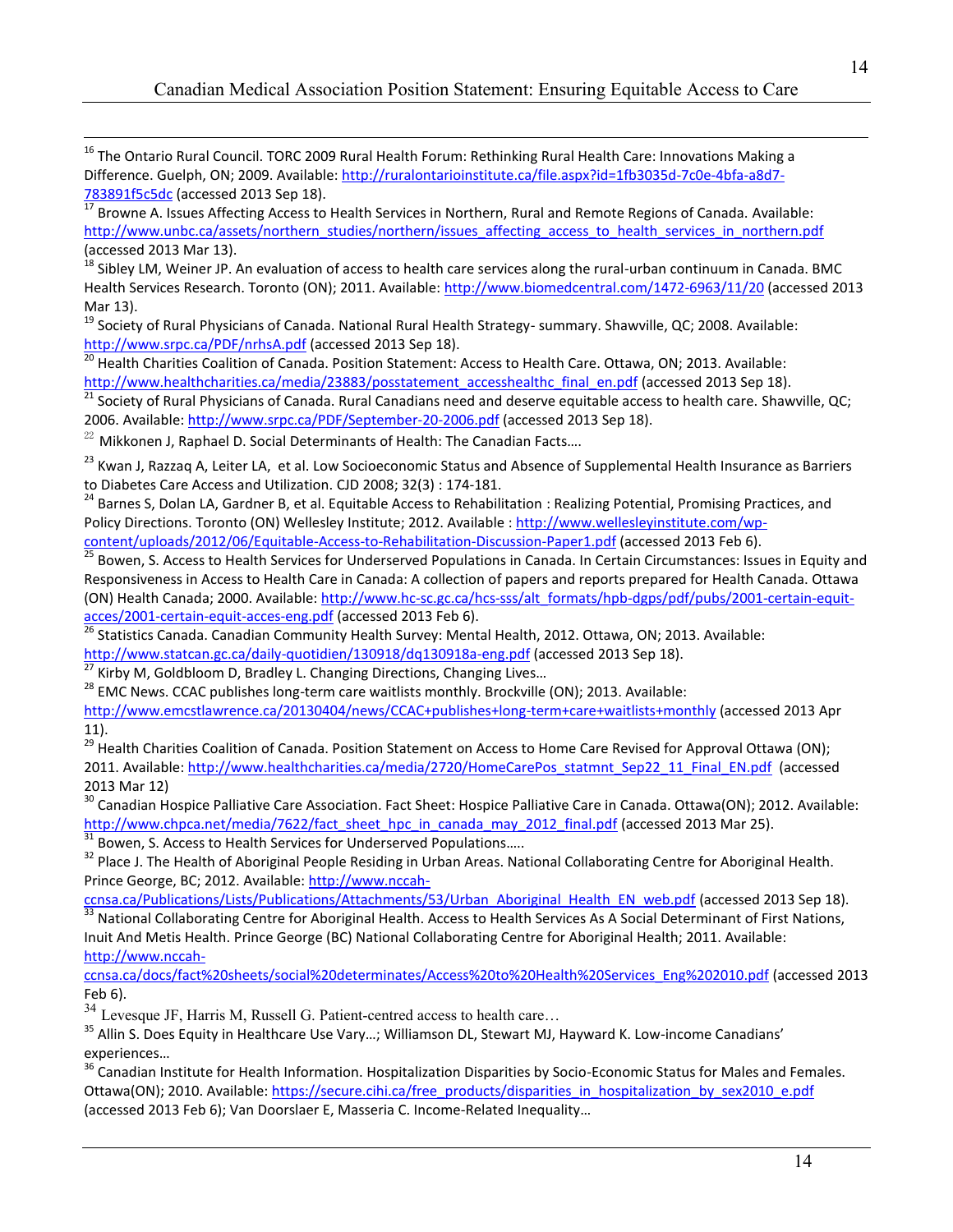<span id="page-15-0"></span> $\overline{a}$ 

<span id="page-15-1"></span><sup>38</sup> Bierman AS, Johns A, Hyndman B, et al. Ontario Women's Health Equity Report: Social Determinants of Health &<br>Populations at Risk: Chapter 12...;Williamson DL, Stewart MJ, Hayward K. Low-income Canadians' experiences..

<span id="page-15-3"></span><span id="page-15-2"></span> $39$  Canadian Institute for Health Information. Hospitalization Disparities by Socio-Economic Status...<br><sup>40</sup> Canadian Institute for Health Information. Hospitalization Disparities by Socio-Economic Status... ;Roos LL, Wal Uhanova J, et al. Physician Visits, Hospitalizations, and Socioeconomic Status: Ambulatory Care Sensitive Conditions in a Canadian Setting. HSR 2005; 40(4): 1167-1185.<br><sup>41</sup> Curtis LJ, MacMinn WJ. Health-Care Utilization in Canada: 25 Years of Evidence: SEDAP Research Paper No. 190. Hamilton

<span id="page-15-4"></span>(ON) Social and Economic Dimensions of an Aging Population Research Program; 2007. Available:

[http://catalogue.iugm.qc.ca/GEIDEFile/23002.PDF?Archive=102297992047&File=23002\\_PDF \(](http://catalogue.iugm.qc.ca/GEIDEFile/23002.PDF?Archive=102297992047&File=23002_PDF)accessed 2013 Feb 14).<br><sup>42</sup> Murphy K, Glazier R, Wang X, et al. Hospital Care for All...<br><sup>43</sup> Canadian Institute for Health Research. Dis

<span id="page-15-5"></span>

<span id="page-15-6"></span>Ambulatory Care Sensitive Conditions. Ottawa(ON); 2012. Available:

[https://secure.cihi.ca/free\\_products/PHC\\_Experiences\\_AiB2012\\_E.pdf \(](https://secure.cihi.ca/free_products/PHC_Experiences_AiB2012_E.pdf)accessed 2013 Feb 14).

<span id="page-15-7"></span> $^{44}$  Saskatoon Poverty Reduction Partnership. From poverty to possibility...and prosperity: A Preview to the Saskatoon Community Action Plan to Reduce Poverty*.* Saskatoon (SK): Saskatoon Poverty Reduction Partnership; 2011*.*Available: [http://www.saskatoonpoverty2possibility.ca/pdf/SPRP%20Possibilities%20Doc\\_Nov%202011.pdf](http://www.saskatoonpoverty2possibility.ca/pdf/SPRP%20Possibilities%20Doc_Nov%202011.pdf) (accessed 2012 Mar 13)

<span id="page-15-9"></span><span id="page-15-8"></span><sup>45</sup> Canadian Institute for Health Information. Hospitalization Disparities...

 $^{46}$  Levesque JF, Harris M, Russell G. Patient-centred access to health care...

<span id="page-15-11"></span><span id="page-15-10"></span>Survey. Ottawa (ON); 2007. Available:<http://www.ccl-cca.ca/pdfs/HealthLiteracy/HealthLiteracyinCanada.pdf>(accessed <sup>47</sup> Bowen, S. Access to Health Services for Underserved Populations...<br><sup>48</sup> Canadian Council on Learning. Health Literacy in Canada: Initial Results for the International Adult Literacy and Skills 2013 Apr 19).

<span id="page-15-12"></span> $^{49}$  Parnell TA, Turner J. IHI 14<sup>th</sup> Annual International Summit. Health Literacy: Partnering for Patient-Centred Care. April 9,

<span id="page-15-13"></span>2013.<br> $^{50}$  Bowen, S. Access to Health Services for Underserved Populations...

<span id="page-15-15"></span><span id="page-15-14"></span><sup>51</sup> Bierman A, Angus J, Ahmad F, et al. Ontario Women's Health Equity Report : Access to Health Care Services : Chapter 7....<br><sup>52</sup> Williamson DL, Stewart MJ, Hayward K. Low-income Canadians' experiences...<br><sup>53</sup> Bierman A,

<span id="page-15-16"></span>

<span id="page-15-18"></span><span id="page-15-17"></span>

Available: http://www.idf.org/sites/default/files/attachments/article 473 en.pdf (2011 Feb 20), Williamson DL, Stewart MJ, Hayward K. Low-income Canadians' experiences...<br><sup>54</sup> Williamson DL, Stewart MJ, Hayward K. Low-income Canadians' experiences...<br><sup>55</sup> Chiu S, Hwang SW. Barriers to healthcare among homeless people

Available: <u>http://www.idf.org/sites/default/files/attachments/article\_473\_en.pdf</u> (2011 Feb 20),<br><sup>56</sup> Bierman A, Angus J, Ahmad F, et al. Ontario Women's Health Equity Report : Access to Health Care Services : Chapter 7…. Willems S, De Maesschalck S, Deveugele M, et al. Socio-economic status of the patient and doctor-patient communication: does it make a difference? Patient Educ Couns 2004; 56: 139-146; Williamson DL, Stewart MJ, Hayward K. Low-income Canadians' experiences...<br>
<sup>57</sup> Willems S, De Maesschalck S, Deveugele M, et al. Socio-economic status of the patient...

<sup>58</sup> Bierman A, Angus J, Ahmad F, et al. Ontario Women's Health Equity Report : Access to Health Care Services : Chapter 7...<br><sup>59</sup> Indigenous Physicians of Canada and the Association of Faculties of Medicine Canada, "First

Core Competencies: A Curriculum Framework for Undergraduate Medical Education"

Updated April 2009, online: http://www.afmc.ca/pdf/CoreCompetenciesEng.pdf (accessed October 20, 2010).

 $^{60}$  Bierman AS, Shack AR, Johns A. Ontario Women's Health Equity Report : Achieving Health Equity in Ontario: Opportunities for Intervention and Improvement: Chapter 13. Toronto (ON) Project for and Ontario Women's Health Evidence-Based Report; 2012.Available: [http://powerstudy.ca/wp-content/uploads/downloads/2012/10/Chapter13-](http://powerstudy.ca/wp-content/uploads/downloads/2012/10/Chapter13-AchievingHealthEquityinOntario.pdf)

<u>AchievingHealthEquityinOntario.pdf</u> (accessed 2013 Feb 6).<br><sup>61</sup> Bierman AS, Angus J, Ahmad F, et al. Ontario Women's Health Equity Report : Access to Health Care Services : Chapter 7... ;Bowen, S. Access to Health Services for Underserved Populations…..

 $62$  Williams, R. Telemedicine in Ontario: Fact not Fiction: How to enhance your practice and enrich the patient experience. Ontario Telemedicine Network: Toronto, ON; 2013. Available: [http://otn.ca/sites/default/files/telemedicine\\_in\\_ontario](http://otn.ca/sites/default/files/telemedicine_in_ontario-_fact_not_fiction_02-26.pdf) fact\_not\_fiction\_02-26.pdf (accessed 2013 Sep 19).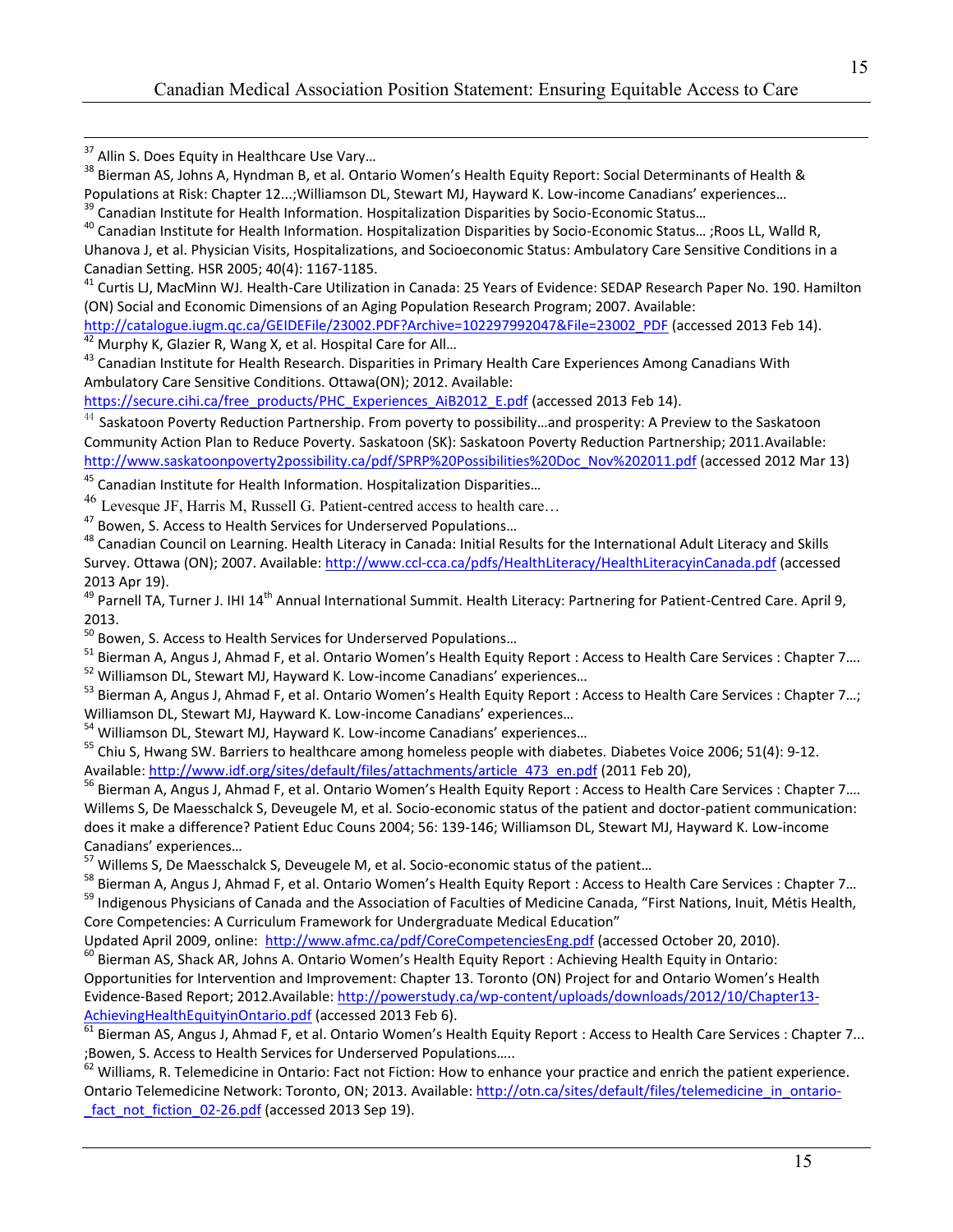<span id="page-16-4"></span><span id="page-16-3"></span><sup>66</sup> Dhalla IA, Kwong JC, Streiner DL et al. Characteristics of first-year students in Canadian...<br><sup>67</sup> The College of Family Physicians of Canada . A Vision for Canada: Family Practice: The Patient's Medical Home. Toronto ON; 2011. Available: http://www.cfpc.ca/uploadedFiles/Resources/Resource\_Items/PMH\_A\_Vision\_for\_Canada.pdf (accessed 2012 Mar 15).

<span id="page-16-6"></span><span id="page-16-5"></span><sup>68</sup> Bierman A, Angus J, Ahmad F, et al. Ontario Women's Health Equity Report : Access to Health Care Services : Chapter 7…<br><sup>69</sup> Ibid<br><sup>70</sup> Access Improvement Measures. Edmonton (AB): Alberta Primary Care Initiative. Availa  $^{69}$  *Ibid*<br><sup>70</sup> Access Improvement Measures. Edmonton (AB): Alberta Primary Care Initiative. Available at:

<span id="page-16-7"></span>

<span id="page-16-8"></span><http://www.albertapci.ca/AboutPCI/RelatedPrograms/AIM/Pages/default.aspx>(accessed 2013 Mar 12).<br><sup>71</sup> Bierman A, Angus J, Ahmad F, et al. Ontario Women's Health Equity Report : Access to Health Care Services : Chapter 7...

<span id="page-16-10"></span><span id="page-16-9"></span>

Opportunities for Intervention and Improvement: Chapter 13...

<span id="page-16-11"></span> $74$  About Primary Care Networks. Edmonton (AB): Alberta Primary Care Initiative. Available at:

<span id="page-16-12"></span><http://www.albertapci.ca/AboutPCNs/Pages/default.aspx>(accessed 2013 Mar 12).<br><sup>75</sup> Glazier RH. Balancing Equity Issues in Health Systems: Perspectives of Primary Healthcare. Healthcare Papers 2007; 8(Sp):35-45.<br><sup>76</sup> General Practice Services Committee. Learning Modules-Practice Management. Vancouver (BC): Government of British

<span id="page-16-13"></span>Columbia & British Columbia Medical Association. Available:<http://www.gpscbc.ca/psp/learning/practice-management> (accessed 2013 Mar 12).

<span id="page-16-15"></span><span id="page-16-14"></span>Bierman A, Angus J, Ahmad F, et al. Ontario Women's Health Equity Report : Access to Health Care Services : Chapter 7... <sup>78</sup> Bierman AS, Shack AR, Johns A. Ontario Women's Health Equity Report : Achieving Health Equity in Ontario: Opportunities for Intervention and Improvement: Chapter 13...

<span id="page-16-16"></span><sup>79</sup> Improving Care for High-Needs Patients: McGuinty Government Linking Health Providers, Offering Patients More Coordinated Care. Toronto (ON) Ontario Ministry of Health and Long-Term Care; December 6, 2012. Available:

<http://news.ontario.ca/mohltc/en/2012/12/improving-care-for-high-needs-patients.html>(accessed 2012 Dec 10).<br><sup>80</sup> Curtis LJ, MacMinn WJ. Health-Care Utilization in Canada: 25 Years of Evidence...<br><sup>81</sup> Shared Care Partners

<span id="page-16-18"></span><span id="page-16-17"></span>Medical Association. Available: https://www.bcma.org/files/SC annual report 2011-12.pdf (accessed 2013 Mar 12).<br><sup>82</sup> British Columbia Medical Association. Partners in Prevention: Implementing a Lifetime Prevention Plan. Va

<span id="page-16-19"></span>2010. Available[: https://www.bcma.org/files/Prevention\\_Jun2010.pdf \(](https://www.bcma.org/files/Prevention_Jun2010.pdf)accessed 2013 Sep 18). 83 Bierman AS, Shack AR, Johns A. Ontario Women's Health Equity Report : Achieving Health Equity in Ontario:

Opportunities for Intervention and Improvement: Chapter 13…

 $84$  Ibid.

<sup>85</sup> Toward Optimized Practice. Edmonton (AB). Available at: [http://www.topalbertadoctors.org/index.php \(](http://www.topalbertadoctors.org/index.php)accessed 2013 Mar 12).

<sup>86</sup> Ali A, Wright N, Rae M ed. Addressing Health Inequalities: A guide for general practitioners. London (UK); 2008. Available: [http://www.rcgp.org.uk/policy/rcgp-policy-areas/~/media/Files/Policy/A-](http://www.rcgp.org.uk/policy/rcgp-policy-areas/~/media/Files/Policy/A-Z%20policy/Health%20Inequalities%20Text%20FINAL.ashx)

[Z%20policy/Health%20Inequalities%20Text%20FINAL.ashx \(](http://www.rcgp.org.uk/policy/rcgp-policy-areas/~/media/Files/Policy/A-Z%20policy/Health%20Inequalities%20Text%20FINAL.ashx)accessed 2012 Jan 16); Gardner, B. Health Equity Road Map Overview. Toronto (ON): Wellesley Institute, 2012. Available: http://www.wellesleyinstitute.com/wp-<br>content/uploads/2012/09/HER Systemic-Health-Inequities Aug 2012.pdf (accessed 2013 Feb 6).

 $\frac{87}{87}$  Bowen, S. Access to Health Services for Underserved Populations...<br> $\frac{88}{87}$  Gardner B. Health Equity Into Action: Planning and Other Resources for LHINs. Toronto(ON) Wellesley Institute; 2010. Available[: http://www.wellesleyinstitute.com/wp-content/uploads/2010/09/Health\\_Equity\\_Resources\\_for\\_LHINs\\_1.pdf](http://www.wellesleyinstitute.com/wp-content/uploads/2010/09/Health_Equity_Resources_for_LHINs_1.pdf)  (accessed 2013 Feb 6).

89 Ontario Ministry of Health and Long-Term Care. Health Equity Impact Assessment (HEIA) Workbook. Toronto, ON; 2012. Available[: http://www.health.gov.on.ca/en/pro/programs/heia/docs/workbook.pdf \(](http://www.health.gov.on.ca/en/pro/programs/heia/docs/workbook.pdf)accessed 2013 Sep 30).

<span id="page-16-0"></span><sup>&</sup>lt;sup>63</sup> Bowen, S. Access to Health Services for Underserved Populations...

<span id="page-16-2"></span><span id="page-16-1"></span><sup>&</sup>lt;sup>64</sup> National Physician Survey- 2012 student component<br><sup>65</sup> Alberta Medical Association. Mini Docs. Edmonton (AB); 2012. Available:<br>https://www.albertadoctors.org/about/awards/health-promo-grant/2011-12-recipients/mini-doc